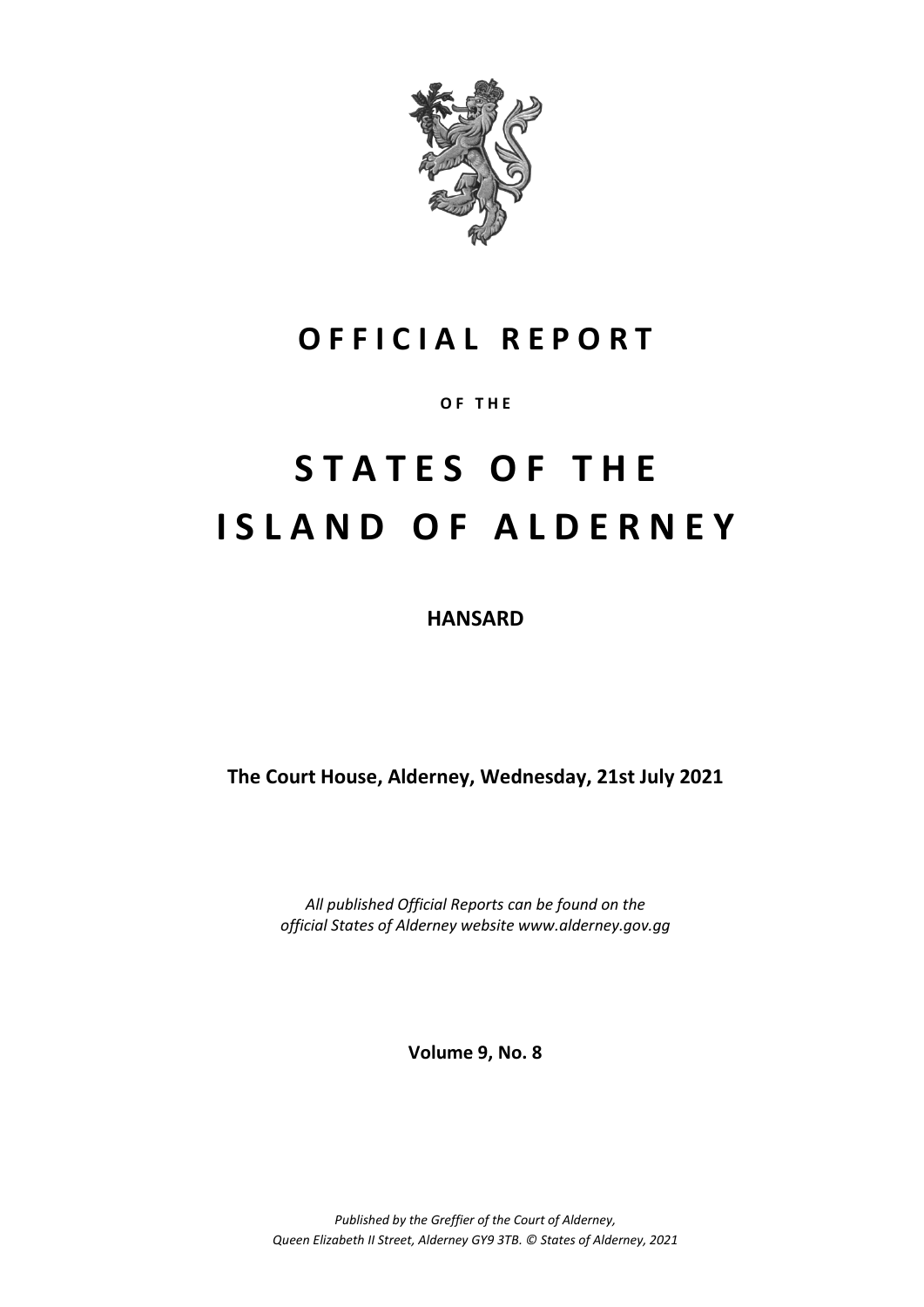#### **Present:**

#### **Mr William Tate, President**

#### **Members**

Mr Bill Abel Ms Annie Burgess Mr Kevin Gentle Mr Rhys Jenkins Mr Boyd Kelly Mr Graham McKinley, OBE Mr Alexander Snowdon

#### **The Greffier of the Court**

Mr David Knight

# **Business transacted**

| I. Emergency Powers (Coronavirus) (General Provision) (Bailiwick of Guernsey) (No.7)         |  |
|----------------------------------------------------------------------------------------------|--|
| II. Emergency Powers (Coronavirus) (General Provision) (Bailiwick of Guernsey) (No.7)        |  |
| III. Emergency Powers (Coronavirus) (Vaccine) (Limitation of Liability) (No.7) (Bailiwick of |  |
| IV. Amendment to Rule 4.1(a) of Alderney Rules of Procedure Approved  21                     |  |
|                                                                                              |  |
|                                                                                              |  |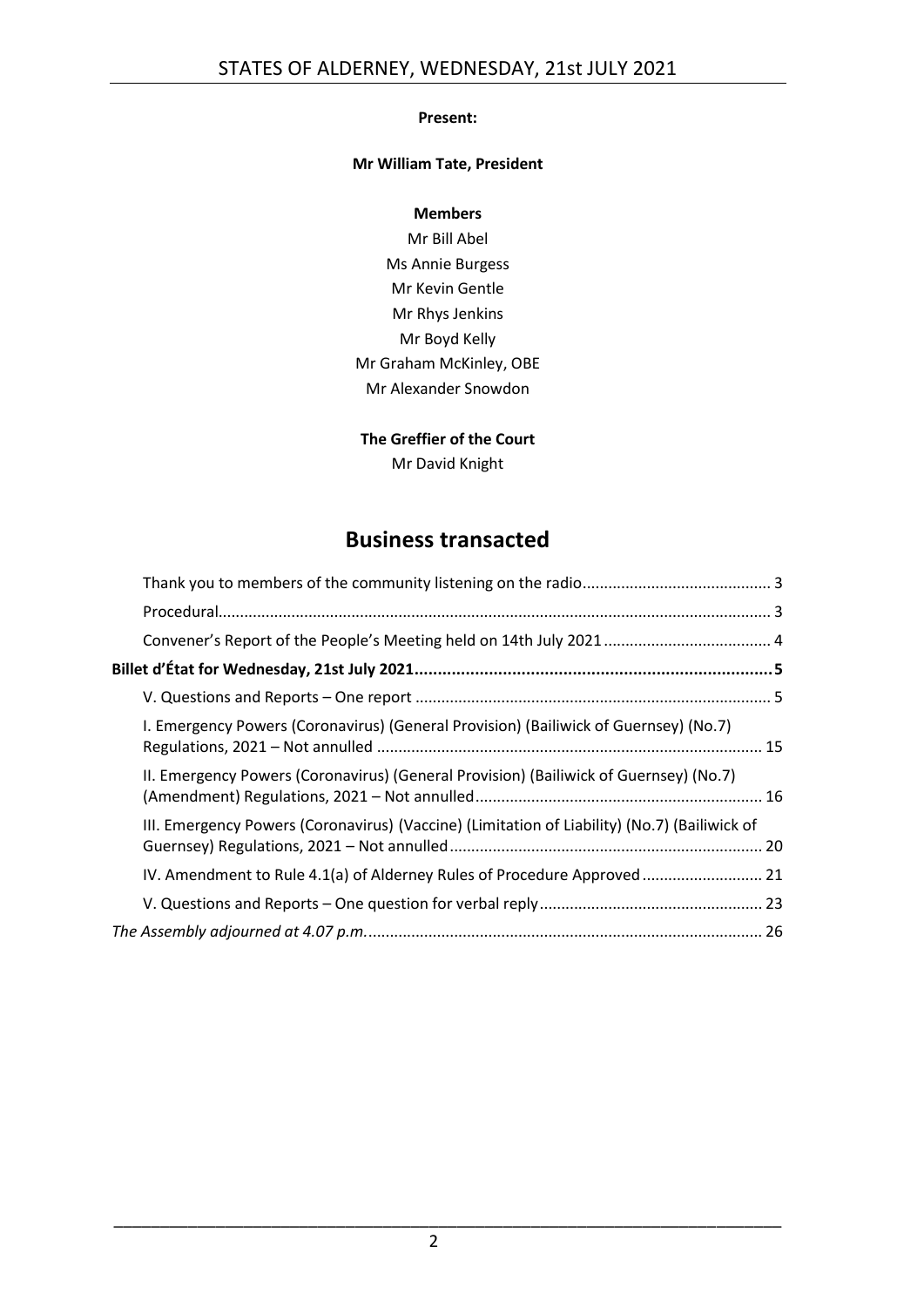# States of Alderney

*The States met at 2.30 p.m. in the presence of Lieutenant G T Workman RN (Rtd), a representative of His Excellency the Lieutenant-Governor of the Bailiwick of Guernsey*

[THE PRESIDENT *in the Chair*]

#### **PRAYERS**

*The Greffier*

**ROLL CALL**

*The Greffier*

#### **Thank you to members of the community listening on the radio**

<span id="page-2-0"></span>**The President:** Well, before we proceed with the Business of the States, firstly, may I express my thanks to the members of the community who responded to the request that they listen to today's meeting on the radio. The reason for that being that in order to hold this meeting this

5 afternoon, in a safe manner, it is necessary that we have social distancing measures; that we wear masks, apart from when the Members are speaking, if that is their wish, and all the windows in the room are open.

A risk assessment was carried out and the decision was that if it was at all possible then the business of Government should go ahead, and that is exactly what we are doing, but we are doing 10 it safely to ensure the safety of all the people in here.

Even with the windows open it is extremely hot, so if any Member would like to divest themselves of their outer garment then please do.

# **Procedural**

<span id="page-2-1"></span>**The President:** Now, before we deal with the Items on the Billet, I think it is important, because this again is yet another example of how we are having to adapt our lives in responding to the 15 COVID virus, so what we are going to do today is to vary slightly the way in which we deal with the Items on the Billet. I can inform you that a report has been presented by Mr Abel, who is the Chairman of the Policy and Finance Committee. That report has been submitted subject to Rule 19 of the Rules of Procedure, and Rule 19.1(c) says that:

Wherever possible, [the report should be] submitted in writing to the President and the Greffier not less than four clear days before the States Meeting.

Now, I have been made aware of the contents of the report that Mr Abel intends to give and I 20 am satisfied that it was not possible in these circumstances for him to comply with the four clear day proviso, therefore I am satisfied that it is entirely appropriate for him to give you that report. For the benefit of listeners and for the Members, Rule 19.3 provides: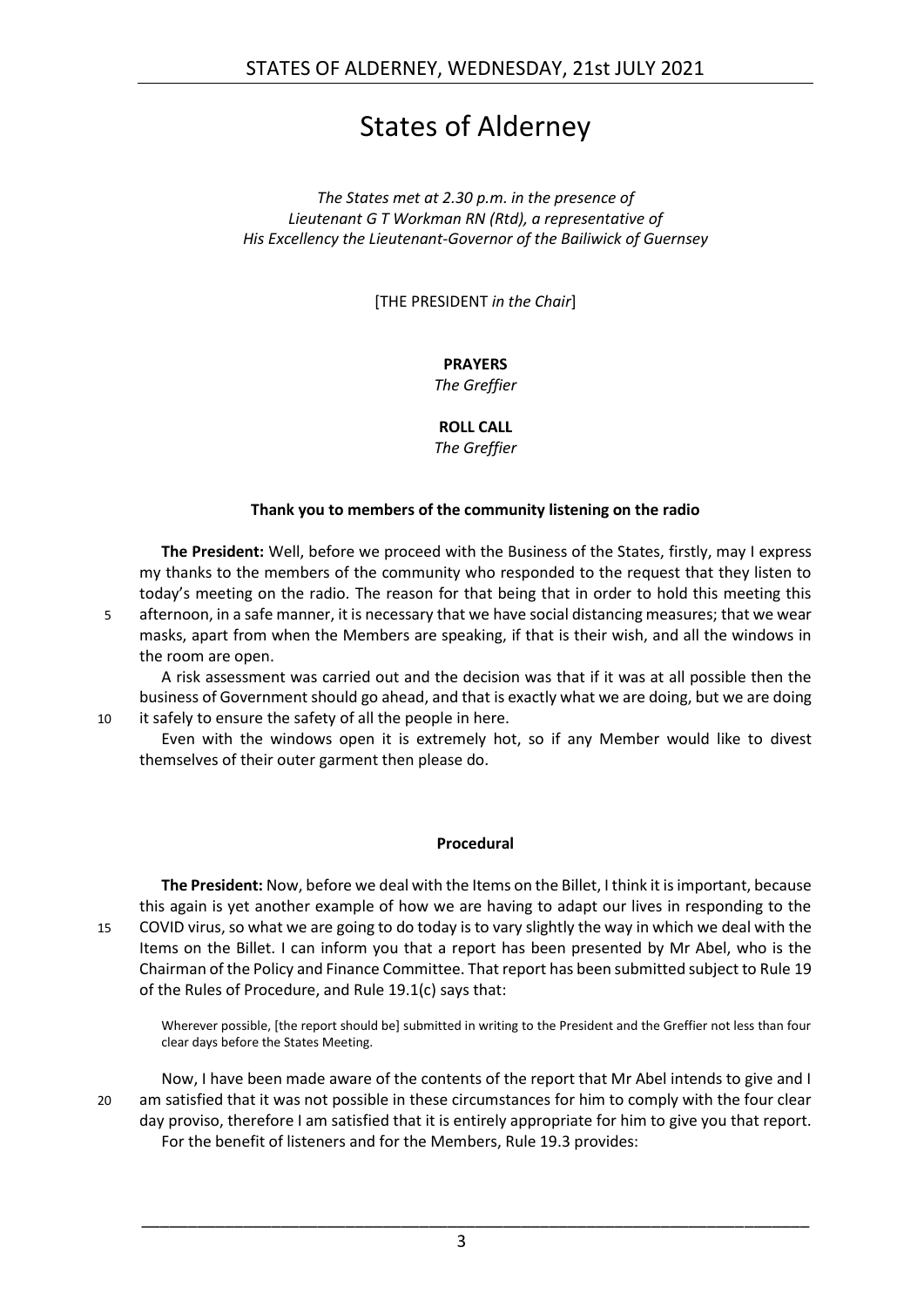After a report under paragraph (1) is presented, any member may offer a personal opinion on [the contents of] the report and may ask a question relating to the content of that report.

Now, because Mr Abel is going to make an extremely important statement through his report this afternoon, I propose that we take at this stage Item V on the Billet, which is Questions and 25 Reports, and I would propose to split those two so that the Question remains where it is in Item V and the report will be dealt with before any of the other Items. So that is how we propose, in these unusual circumstances, to meet our responsibilities.

#### **Convener's Report of the People's Meeting held on 14th July 2021**

<span id="page-3-0"></span>**The President:** I think now, before we move to Item I, I need to ask Ms Burgess for her Report on the People's Meeting.

30

**Ms Burgess:** Thank you, Mr President, fellow States Members.

Obviously the Convener was myself, Ms Burgess, assisted by the Chief Executive and the Head of Finance. States Members present was seven, excluding myself as Convenor, public members was seven, press four and apologies were given by Mr Tate, the President and Mr Roberts and 35 Mr Snowdon who were in Guernsey on States matters.

**The President:** Thank you very much indeed, Ms Burgess.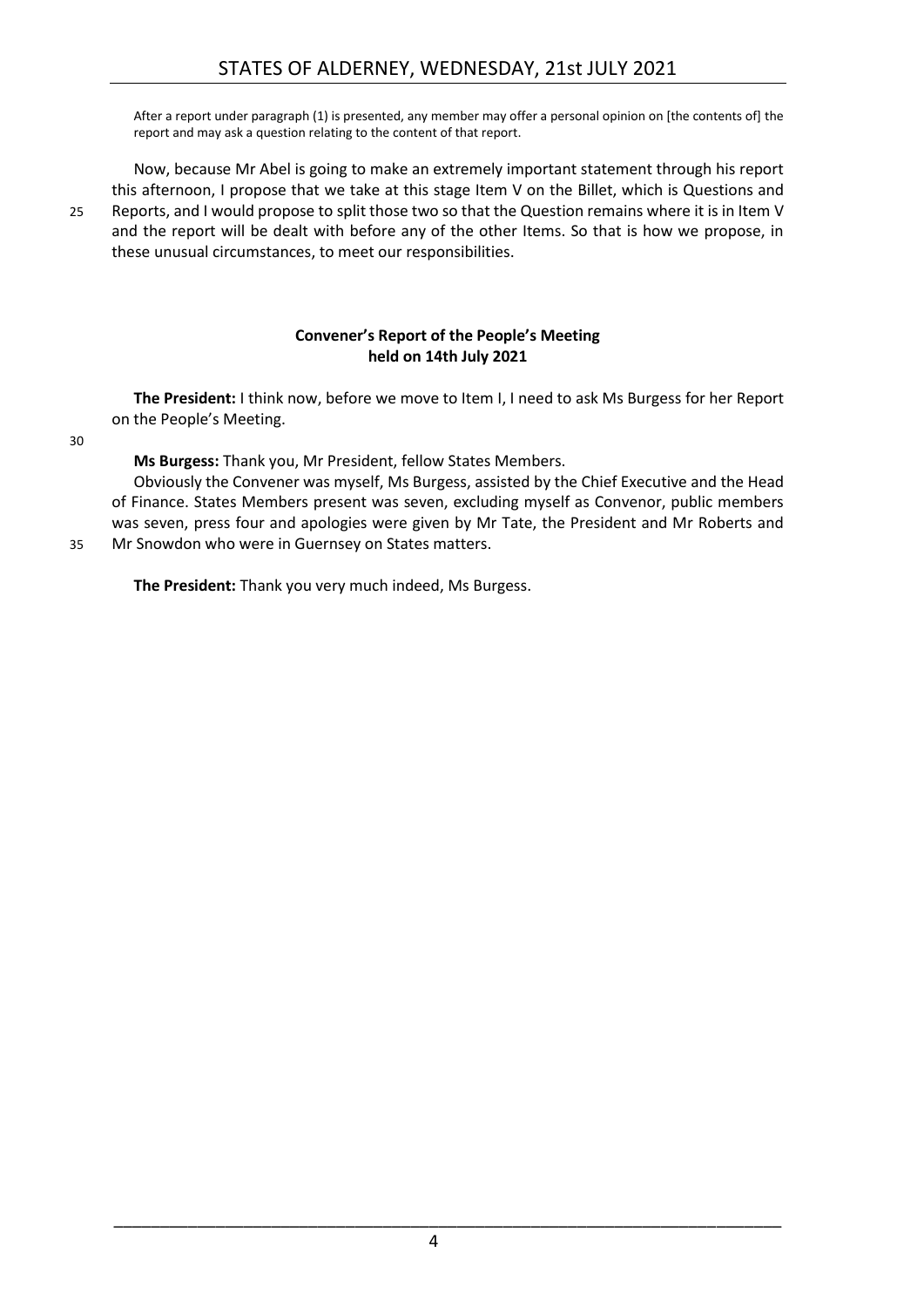# <span id="page-4-0"></span>Billet d'État for Wednesday, 21st July 2021

#### **V. Questions and Reports – One report**

<span id="page-4-1"></span>*Item V.*

*The following report was received from Mr Bill Abel, Chairman of the Policy and Finance Committee:*

*Report on the current COVID situation.*

**The President:** Mr Abel, over to you.

40 **Mr Abel:** Mr President, thank you, colleagues.

I will partly dispense with my face mask as my glasses keep steaming up so I cannot actually see. But in terms of risk profile, Mr President, you pointed out that we are more than two metres apart and we are taking cognisance of the guidelines.

- With regard to my Report, Mr President, the current situation: the Island, although locked 45 down twice, as part of the Bailiwick over the last 15 months has been protected by the decisions of the Civil Contingences Authority (CCA) and has been fortunate that up until now we have only had one case of COVID on the Island. However, as of 16th July, as a result of an apparent superspreader event on the Island, it was rocked by the rapid increase in COVID cases from three on Friday through to the current level of 27, of which 25 relate to the apparent superspreader
- 50 event. Public Health, Island Medical and our Welcome Teams have carried out over 800 tests over the last few days and it is probable that infections have plateaued, but that as yet is to be fully determined.

In the process of testing, track and trace and people symptomatic with conditions, the 27 cases were identified, but over 50 people, mainly the younger working members of the community, are

55 in isolation, leaving businesses and public services with a limited ability to operate. The community is understandably angry, with many frightened by the rapid increase in COVID cases; our younger working members' livelihoods are threatened and the profitability of our businesses are also threatened.

'Why?', you may ask. It is believed by many that it is as a result of the CCA introducing the 60 untested blue traveller class from 1st July.

Looking back over the previous 15 months, travel to the Island and even between islands had been restricted, and only on 23rd April was the first phase of category travel with testing and isolation requirements introduced; the second phase of that was introduced on 14th May. On 21st May the concept of opening up the Bailiwick to no testing or isolation conditions was tabled 65 and was being matched to the proposed Red, Amber and Green system being tabled in the UK.

As we know, the UK has obviously moved up and down over many months and we are still not aligned exactly with what is happening in the UK. However, for ourselves, based on some of the current conditions in the UK, it was determined that on 1st July untested, two by two – which is two jabs with two weeks – Blue Travellers would be allowed with bubbled children and other

70 travellers would continue to be subject to category testing and isolation which, with the majority of the UK currently being at Category 4 means that those Category 4 people are tested on day one of arrival, after day seven, and in 14 days isolation until a negative 13-day test. Testing has not been removed for more risky travellers.

The vaccination programme: this commenced on 17th December last year and has proceeded 75 well, with over 93% percent of the over-50s double vaccinated and over 78% of the 18 years and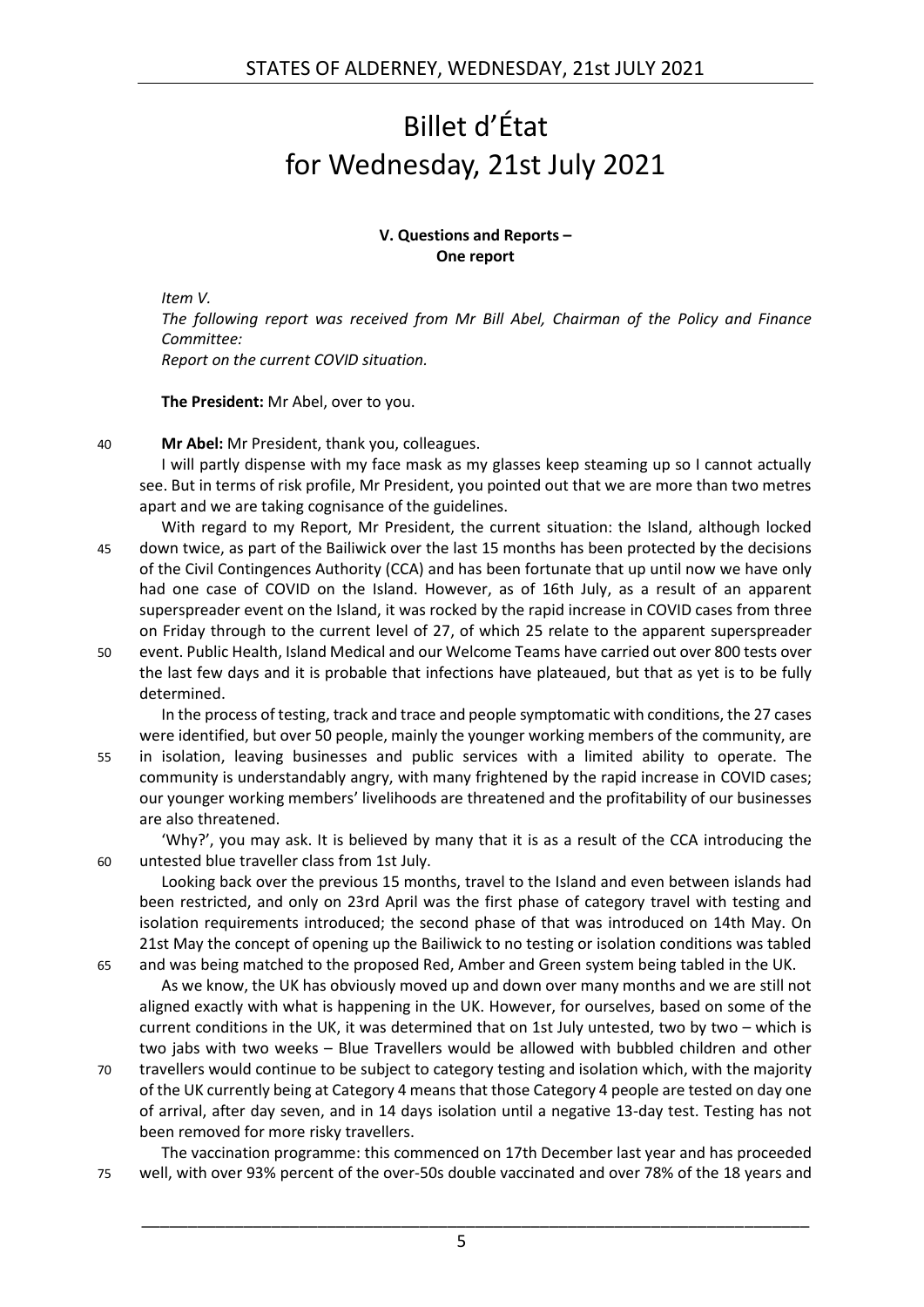over double vaccinated. However, this represents less than 60% of the under 50s double vaccinated.

To address the 1st July decision the CCA, following advice by the Scientific and Technical Advisory Cell (STAC), of which Public Health and other medical staff from across the Bailiwick are

80 members, in addition the CCA considered the high level of double vaccinations of over-50-yearolds who are considered to have a higher likelihood of hospitalisation and would be a threat to the ability of the Bailiwick's capability in terms of their medical teams and hospitals. In addition they considered that the level of double vaccinations 50- to 18-year-olds was also at a proportionate level. At the time, which is more than two weeks ago, the decision was made to lift 85 travel restrictions further with no testing of doubled vaccinated Blue Travellers, as they are called, but also continued with on-arrival category testing of other travellers.

So to summarise, the current situation is that two by two Blue Travellers are allowed to enter the Island without testing, as everybody knows, but also the non-two plus two vaccinated people still have to be tested as was there before, and that is the risk profile that had been adopted.

- 90 I would like to highlight that the CCA is not a limited political group of five with a representative from Sark and Alderney and as that group they make all the decisions. That group is supported by the Scientific and Technical Advisory Group, Public Health, the Guernsey Civil Service, Sark and Alderney Civil Service representatives, the Law Officers, the Bailiff and, more importantly, the Crown Procureur and/or the Comptroller, whose role is there to question the decisions made by
- 95 the CCA in terms of balance and proportionality. So it is not a seven-person team that is sitting there making the decisions, it is supported, broadly, by all of the necessary services and technical skills and advice before making any of its decisions.

As we stand at the moment, to be considered in terms of the science, as Dr Brink would tell us, the risk profile of Blue non-tested travellers and the risk profile of tested and post-isolated 100 category travellers, as they have termed it, are similar. In terms of vaccinations, I mentioned there that over 93% of over-50s are double vaxxed and over 78% of over-18s are also double vaxxed.

In terms of transmissibility – this one is always a problem with all the S's in it, to be honest with you, Mr President – I beg your pardon, in terms of trans … transmi…

105 **The President:** Transmissibility!

#### **Mr Abel:** Thank you, President.

These numbers are not definitive at the current time as it is considered to be reduced with both one jab and more with two jabs. There is still a lot more work to do and a lot more to 110 understand, both on the Island and in the Bailiwick, in terms of the transmission of the virus.

One of the questions that has been put to everybody, and is something for us to always remember: can you still catch the virus and get sick if you are vaccinated? We have always been told that you can still get stick and you can catch the virus. The level of vaccination we have, as I think we all understand by now, improves with a single jab but certainly with a double jab you do

115 not get as sick and the likelihood of you being in hospital is also seriously reduced, which has been an important part of the decisions that the CCA has made following a lot of the work that Dr Brink and her team have done in terms of modelling the liability or the likelihood of the hospital system and medical services being overwhelmed.

In terms of our Island population, which is also part of our risk profile, the Island population, 120 shortly before the whole lockdown was by e-census some 203 people as a number, but we have seen over the last year that we have had a lot of people coming into the Island from the UK and other parts. They have bought in and are living in properties which has helped our economy and has been of benefit to us. In addition, over the last few weeks, starting with when the category travel was introduced, further people have come in and second home owners have also taken the 125 opportunity to come along and help our economy as well.

In addition, over the last few weeks, with the introduction of Blue Traveller testing, the number of visitors we have had has increased and that has been beneficial to the Island but when you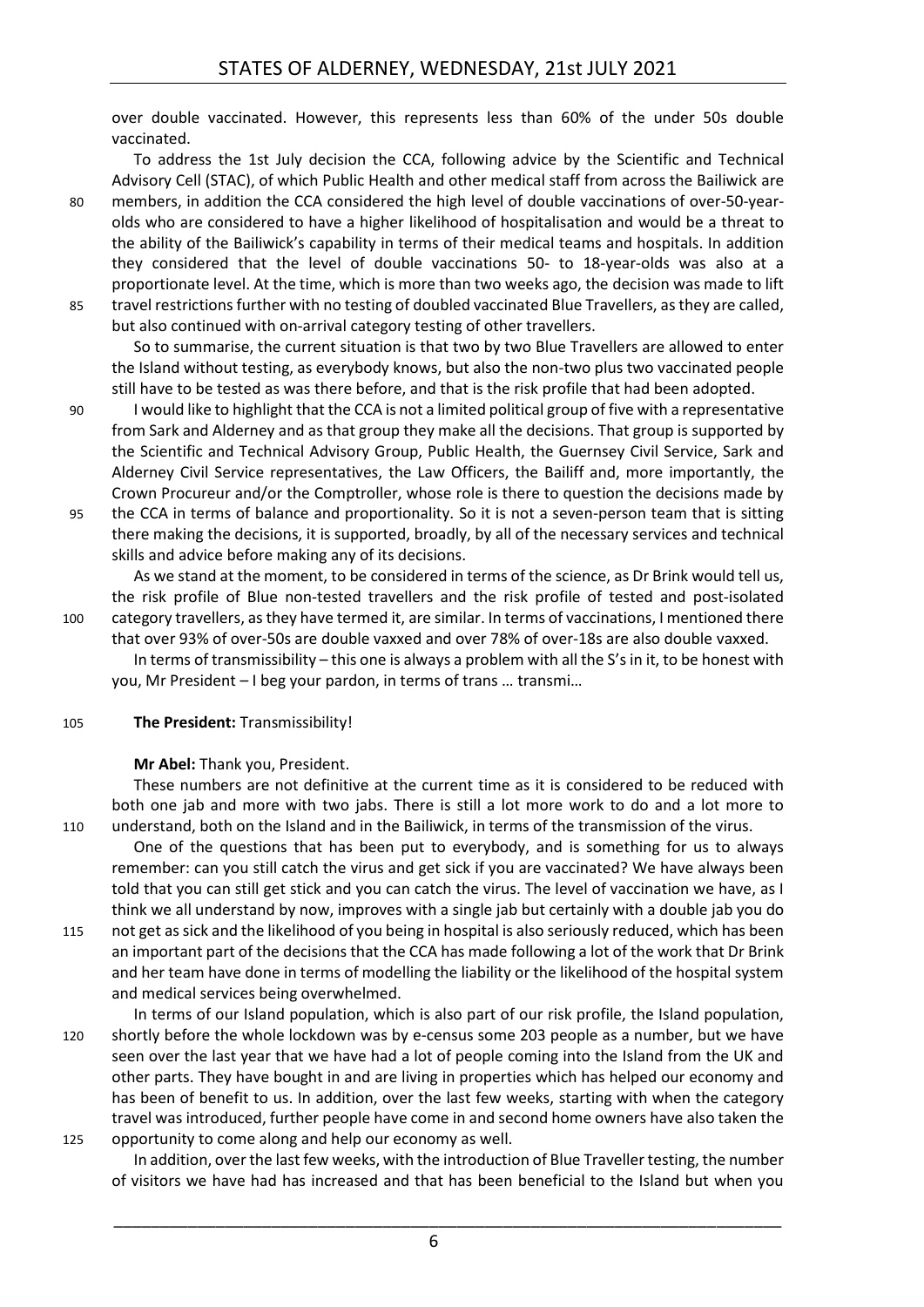consider we now have probably well over 2,500 people on the Island, the overall risks in terms of the virus increase.

- 130 If I look at the discussion that is still very much out there, what is the new normal? It is obvious that people have not fully assessed or understood what the new normal means, and certainly with myself and my wife we debated it at length and also I think it is still something the Bailiwick as a whole has to understand and appreciate as we go forward, but, from my perspective, the new normal means we can no longer rely on being protected by our closed borders, we can no longer
- 135 be a fortress. From the point of view of most of us here, we would actually like the borders to be open safely, and that is understood. It also means that businesses must be more diligent in terms of hygiene, sanitisation, space and crowded events. It means we all have to be responsible and consider every situation with regard to being too close to people, the impact of closed spaces and the impact of crowds. We can no longer expect to jump into space and expect that we will be
- 140 caught. We must consider what our actions mean, particularly in terms of others, and the recent apparent superspreader event is a sad result of not everybody considering what it means. It is likely if these responsibilities are not embraced that we will find ourselves in the same place as we are today, immaterial of how much testing we do at the borders. All of the above I would ask people to consider if we want to return to our feeling of well-being that we have been entitled to 145 over many months, and many years, as Islanders.

It is essential that the Island is a safe place to be and it will encourage people to come to our Island, this will boost the economy and it will at last allow families to meet up on a face-to-face basis. I had a comment some while ago, Mr President, by somebody that Teams or Zoom is adequate for families – it is not. I am sure a lot of us here and a lot of those listening will agree 150 with that. It is a hard decision to allow more people to visit us and our Island but it was a big consideration by the CCA as well, the mental well-being of all people across the Bailiwick.

The next steps: remember that we are a small part of the Bailiwick, it is a very important part to us and I am proud to represent the Island and be on the CCA. I am impressed at the extensive support that my Guernsey colleagues provide for Sark and ourselves here in Alderney. My view 155 would be, others may differ, that we cannot survive without being a part of the Bailiwick. We get

tremendous support from them; we have shared services, which we complain about, but over the last 15 months we have certainly been well served by the Bailiwick and its services.

Where do we stand now and what do we need to have considered, Mr President? Certainly there has been a lot of discussion around not testing blue travellers coming in. There is a 160 derogatory term being used at the moment, Mr President, about Smurfs but that is a little bit unfair when you refer to blue travellers. We have discussed as a P&F and also as a community the reintroduction of testing at our borders. That will require a huge level of resources. However, it is apparent that we can move to pre-travel testing and that has been proposed and tabled to the CCA, actually just before this particular States meeting, and I will read out an email that I have 165 received in the last few minutes, 'Pre-travel testing is obviously the first thing that we need to have in place. One of the things that has been most confusing over the last few days are the whole

isolation rules and what they mean.'

Again, I get confused and I know everybody else gets confused about when you are vaccinated how do you isolate? Also, there is a lot of discussion around the younger generation who are at

170 lower risk, even before jabs, of being infected with the virus, of why do they have to isolate as much as everybody else? I would only remind people that the virus has a 14-day period, the jab really prevents it from being transmitted and also minimises the way you get sick. To assume that because you are younger and more resilient that your isolation period should be any less, that is unlikely to change. Again it is under review, but my understanding is that a bug does not really 175 work in shorter periods if you are younger. It is a 14-day apparent period until you can be infective,

and even beyond the 14 days we have seen in the past.

One of the areas that has been discussed and raised by Members and also by the community is we really need to have a blueprint, as we have in the past, for living with COVID because we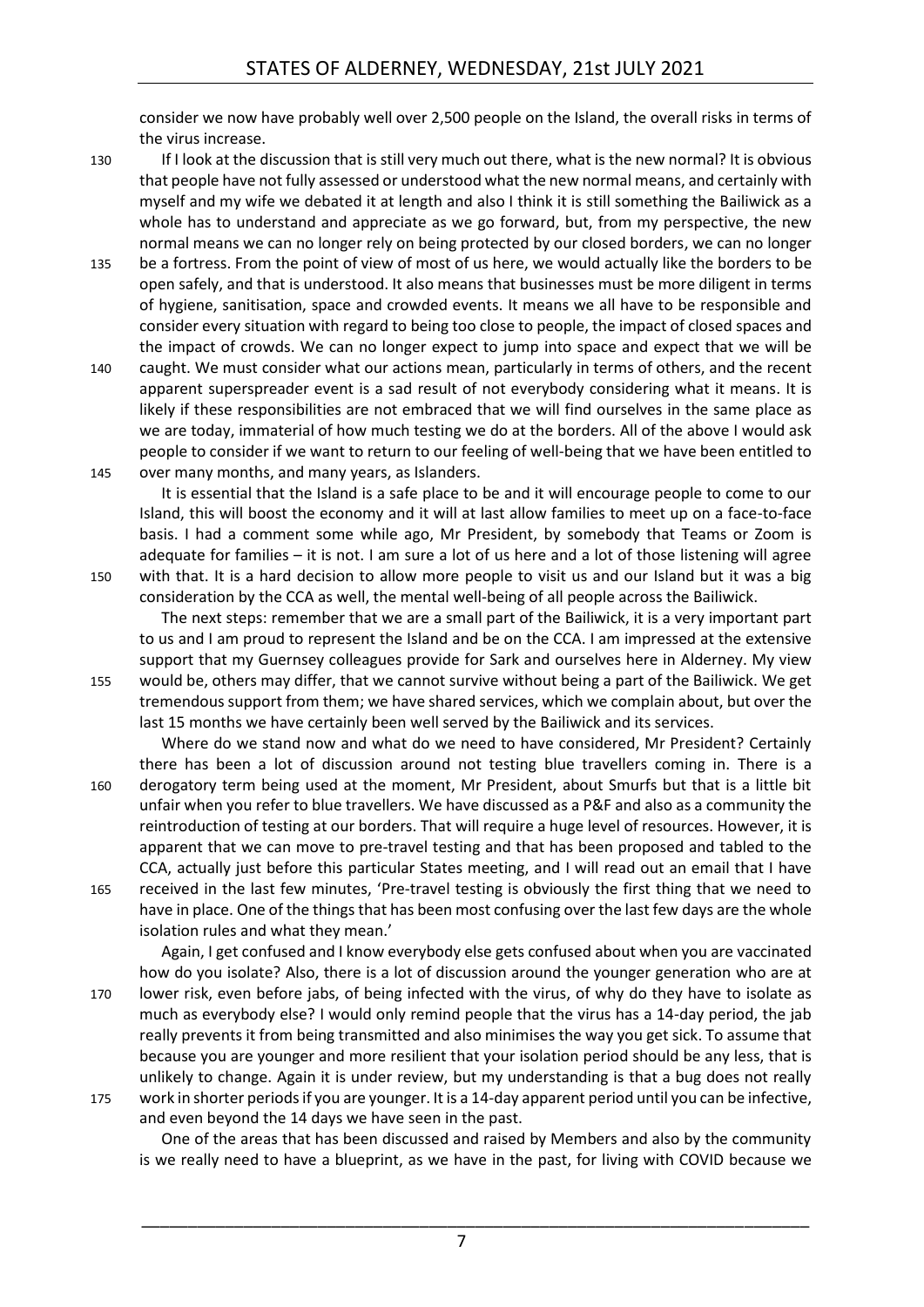need to discuss, understand it and adopt the principles inside whatever that blueprint brings 180 forward.

From the briefing this week, that the CCA gives, we are looking at the *Alderney Press* and also the community sending questions to the briefing panel of the CCA, and that has been raised with the CCA.

Just also to raise with everybody and remind everybody, business support is still in place and 185 if businesses can justify support they will be considered for that support from the public purse, and that has been the case right the way over the last 15 months. Normal income support for people is in place as far as sickness, but again we need further clarity as regards to support when you are in isolation, that is not fully clear to myself and it is being followed up. One of the things to remember is that the furlough scheme provided extensive support to our community over the 190 last 15 months.

Mr President, the situation is not easy, it is not simple, but I would ask the community to stand back and think about the support we have had over the last 15 months. Across the Bailiwick we have done well. And now to start looking across the small channel between us and Guernsey and believing we have been let down, I do not think that is a thing to consider.

- 195 And again, the positive response that I have had following the request from Members for me to put a question to the CCA in terms of reintroduction of travel testing of some description has been received and I would like to read to you what I am allowed to say in terms of the rules of the CCA. The email reads, 'I have raised the concerns of this States and this community to the Civil Contingencies Authority. Without divulging the confidential discussions had today I can confirm
- 200 the CCA is actively looking at the practical, additional measures for the Bailiwick's borders that could be implemented quickly. No decision has been made on that and the CCA is due to meet again tomorrow, after which I will be able to update you as regard to the CCA's decision.' Thank you, Mr President.
- 205 **The President:** Thank you, Mr Abel.

Maybe I can be permitted to add one thing, it is a point of information really. You mentioned the Scientific and Technical Advisory Cell, Dr Simmons is a member of that cell isn't she?

**Mr Abel:** That is correct and it is quite important for the community to understand and 210 consider that. It is not, as you rightly point out, Mr President, something that lives somewhere else. We are a part of it and contribute to it and are listened to, Mr President, as you will fully understand.

**The President:** Thank you, Mr Abel.

- 215 Now, who would like to speak or who would like to express a personal opinion about the Report? Mr Jenkins, if you would come up to the microphone please. Just for the benefit of the people listening, Mr Jenkins is having to sit on the front row in the Public Gallery so that we can make sure that he is socially distanced.
- 220 **Mr Jenkins:** Sir, colleagues, just really to say thank you to Mr Abel for a comprehensive Report. I thought I was going to have some questions and they have all been answered, so thank you, and thank you for all your work on our behalf.

**Mr Abel:** Thank you, much appreciated.

225

**The President:** Thank you, Mr Jenkins. Ms Burgess.

**Ms Burgess:** Thank you.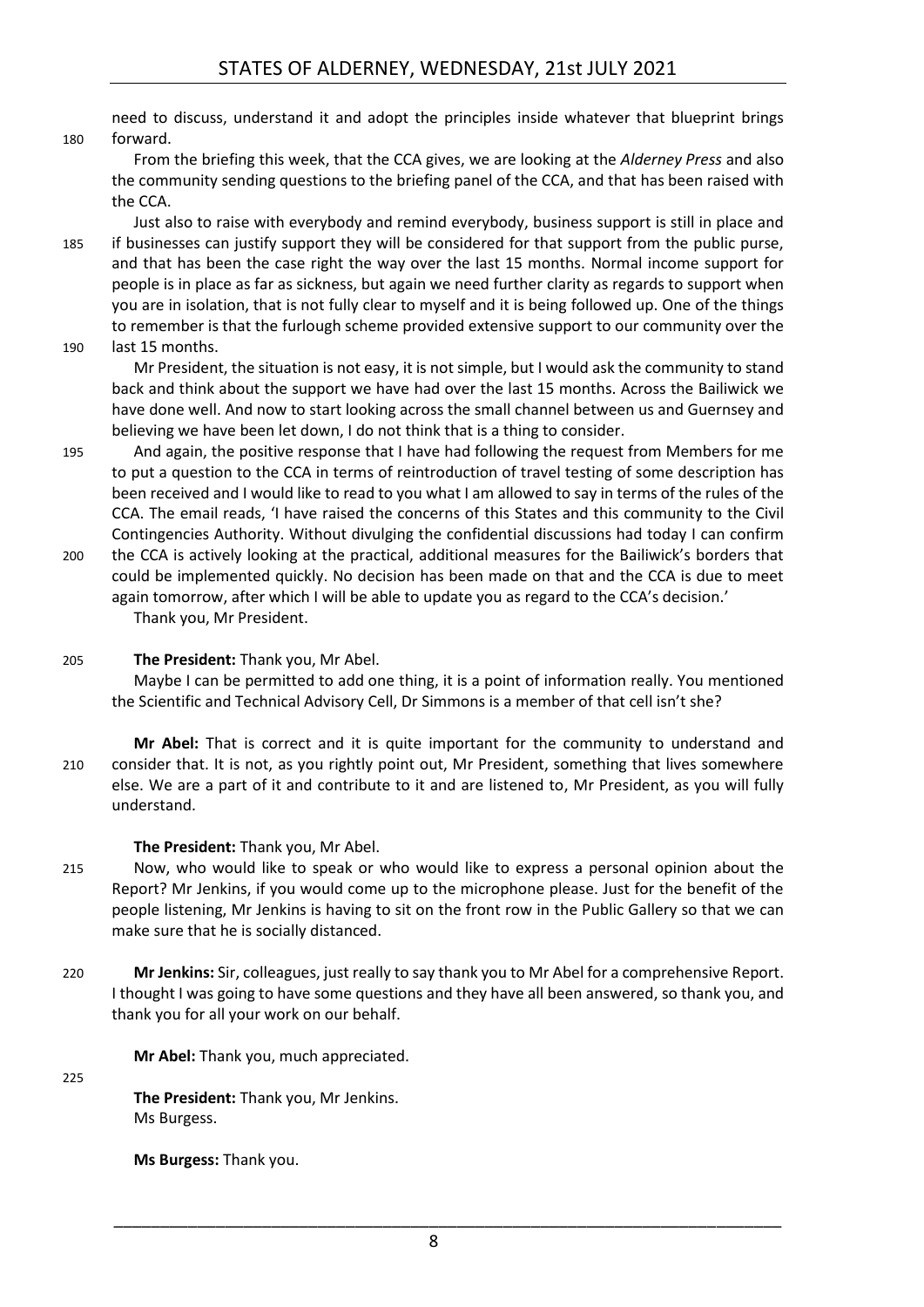230 As I am properly social distanced, as Mr Abel has done, I am just going to remove my mask because I will be wearing glasses and they steam up, as we all know.

The reason why I want to make a comment is that I do actually want to thank Mr Abel because I think that was very comprehensive and, like Mr Jenkins, he has actually answered a lot of my concerns and questions that I was going to address.

235 But I would like to take this opportunity to basically say some things out loud. I would like to, if it is allowed, applaud what has been happening within our local medical teams, the Welcome Teams at the Harbour and at the Airport, the emergency services, all the first front-line workers, because when you actually look at the numbers Mr Abel pointed out, 800 tests, that is a remarkable amount of testing by a small community, and personally I just find it extraordinary 240 and again it comes home to us how well we respond as a community.

I am also really aware of the concern and anger within our community. We are listening and we do sympathise, and to be honest we understand because we are part of this community as well. I think we have not been quite clear enough with our sharing of information or even the process that we go through to make changes and respond to the situation. Personally I thought 245 we were doing enough with our press releases, the mail drops and the radio but I do realise now that we have not because the amount of misunderstanding within the community about the working relationships between the States of Alderney, Guernsey and the CCA, Public Health and all the other elements that Mr Abel so well put, we just have not done enough and I apologise

that it has caused such anger and distress within the community.

- 250 Originally I was going to ask a question of Mr Abel about testing on arrival but he has responded well to that. However, as it has just become known to us that the CCA are also meeting tomorrow and he has raised the concerns that our special meeting with P&F made when we as a group requested that we would consider, if not testing on arrival, because we understand we are shortstaffed and it is difficult, that at least testing before arrival and Mr Abel has made that very clear.
- 255 However, I just wanted to say it out loud and make a comment on it because if the CCA are meeting tomorrow I just want to add my weight to it, it is a personal comment and it is something I really think we need to look at and to enable us to actually have a say in that. So I appreciate Mr Abel has already done that but, as I say, I am just putting my voice in.
- The other point was Mr Abel mentioned clarification of isolation rules for vaccinated or partly 260 vaccinated. The reason why I am picking up on this particular comment, and this will probably be a question because we are allowed one now, is that there appears to have been quite mixed messages coming from COVID tracing. I just want to give a quick example. Someone got hold of me to explain that after being traced as a direct contact of a single vaccine recipient they received their first negative test result. They called and emailed the appropriate department in Guernsey
- 265 and were told no further tests were needed and they were free to go. However, a day later they were then actually given a different instruction and told they needed two more test results and isolation, and I have been told of similar mixed experiences and examples of this. So when we say a clarification of isolation rules, I would like to ask Mr Abel if we can make that point *again* because the inconsistency of the message is causing concern within our community, and with that in mind
- 270 I would like a clearer, consistent message to come out when this information is needed. Thank you.

**The President:** Do you want to ask a question, Mr Abel?

275 **Mr Abel:** Yes, please, if I can.

Ms Burgess, thank you very much for the support and also the question, it is appreciated. Certainly there have been many confusing messages, and I would appreciate if you could maybe send me an email on that and I will certainly forward it to the authorities on the Bailiwick side. Thank you for the question.

280

**The President:** Thank you, Mr Abel.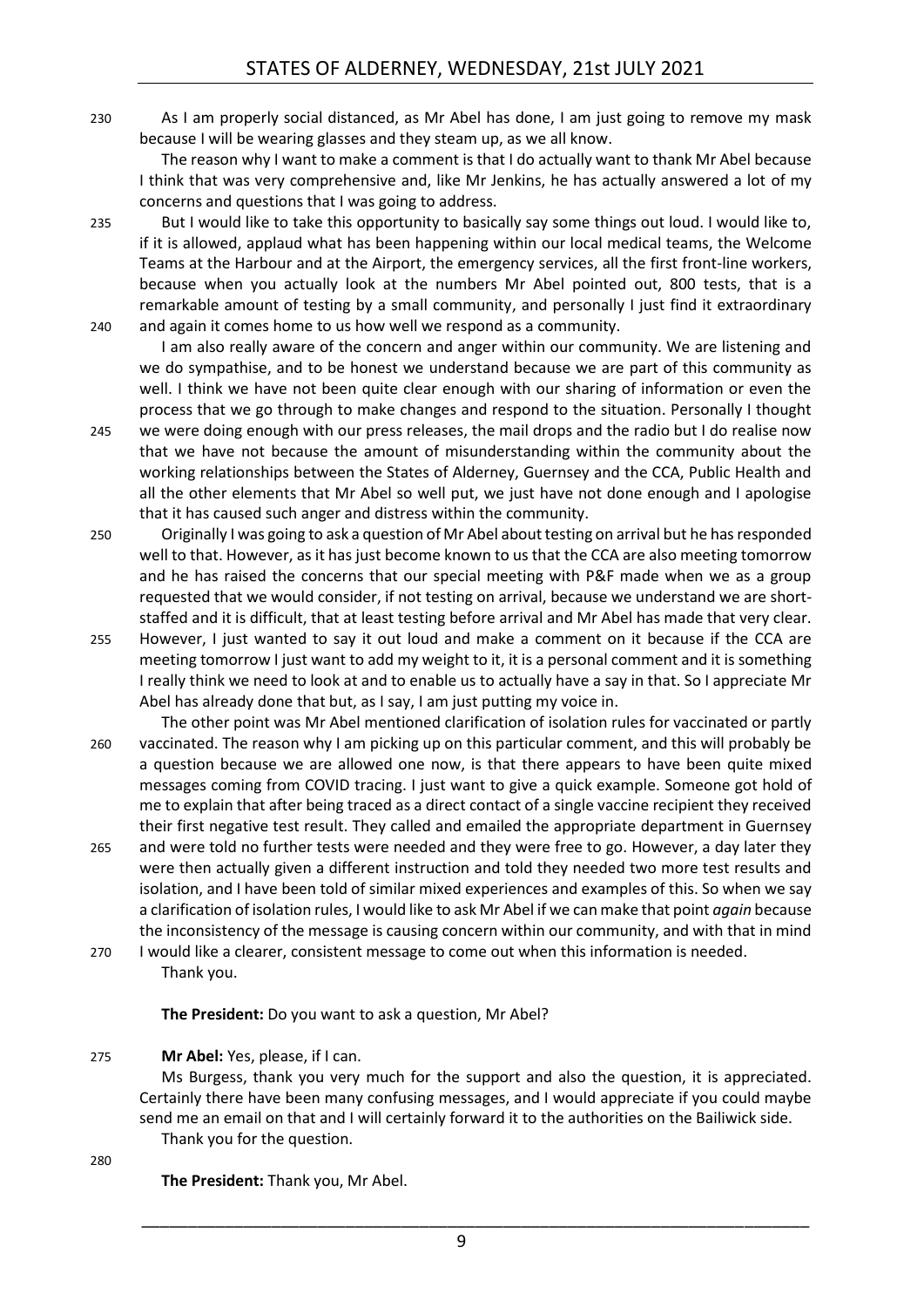Who would like to speak next? Mr Snowdon.

**Mr Snowdon:** Thank you, Mr President, and thank you, Mr Abel, for the statement.

285 I think it is very important that we are having this sort of debate and views being put forward because it is an extremely important matter, and I thank the President for allowing Mr Abel to make the statement a bit earlier in this debate.

What I seem to have concerns about is that the States of Alderney has been in the loop but sort of not in the loop, and we have had quite a number of meetings, I will go through that in a 290 little while. I really do appreciate all the hard work in Guernsey and all the members of the CCA but it is quite hard for us to see what actually is coming out of the CCA, apart from the final results, which then go into the public domain but what has actually been potentially accepted or what has not been accepted, what has been put forward by the States of Alderney?

- Unfortunately in the situation that we find ourselves in currently … not only do we feel for the 295 whole Island the impact on the quality of life: with us today wearing masks in this Chamber, the impact on the younger people, and I know there has been a little bit of debate about that already, and the impact on primary services. I think from the public's perception they did not quite realise that we would be moving into this situation so quickly and now we dealing with these repercussions.
- 300 If we go back into a short bit of the history of it I think Members know that we have I do not think I am breaking anything that is confidential – but we have raised concerns really before this kicked off about the two jabs and two weeks protection. We did raise that a number of times and I believe that was put forward to the CCA and obviously Public Health would have given the advice accordingly. But I think we needed a little bit more information about why that was not taken into 305 consideration or the decision was made.
- 

Basically, it is a bit like homework, and I have said this before, it is like showing your workings out in maths, how you got there. I think Members should be able to see that and also members of the public should be able to see that. I think the CCA has done a wonderful job since this crisis has started but if you put the evidence on the table then hopefully Members can see and the

310 community can see the working out of that and how that decision was made. For me that is an observation that Mr Abel could take back to the CCA.

On 1st July we actually had an emergency P&F meeting which was called over concerns being received about possible self-isolation requirements if or when COVID comes into Alderney. An email sent on 1st July that I actually sent to Members states, 'Thanks Bill. This is really a transfer

315 service and Guernsey civil service should have done a risk assessment for Alderney. If the risk is too great then the CCA could bring in requirements for everyone entering Alderney to be tested. It is not too late to ask for this. Best wishes, Alex.' And I absolutely, 100%, am confident Mr Abel would have taken those thoughts forward.

However, I do not feel that we have had actually a response from the CCA. Please, it is not a 320 criticism *at all* of the CCA but I think when we move forward – and as we know, this is going to be around for some time – it is understanding how those decisions are made so that the community understands how those decisions are made and potentially the impact of those decisions as well. It is a very hard situation to say in hindsight we should have done this or with hindsight we should have done that, but I just think if all parties were a bit more open and transparent with the 325 situation which is evolving, that would be beneficial.

And just to touch on, I think Ms Burgess has highlighted it already, Alderney States Members raised concerns and observations recently on Monday 19th July and we gave a bit of a steer to Mr Abel which was basically requesting if the CCA – and I know we have been given an update already – would request for everyone coming into the Island to be tested before they depart into

330 Alderney or actually arrive into Alderney, if we do have the resources to do that. I think with this current situation with unfortunately evidence of community seeding in Guernsey at a school, I think we will just have to see if they do have the resources for that but maybe testing before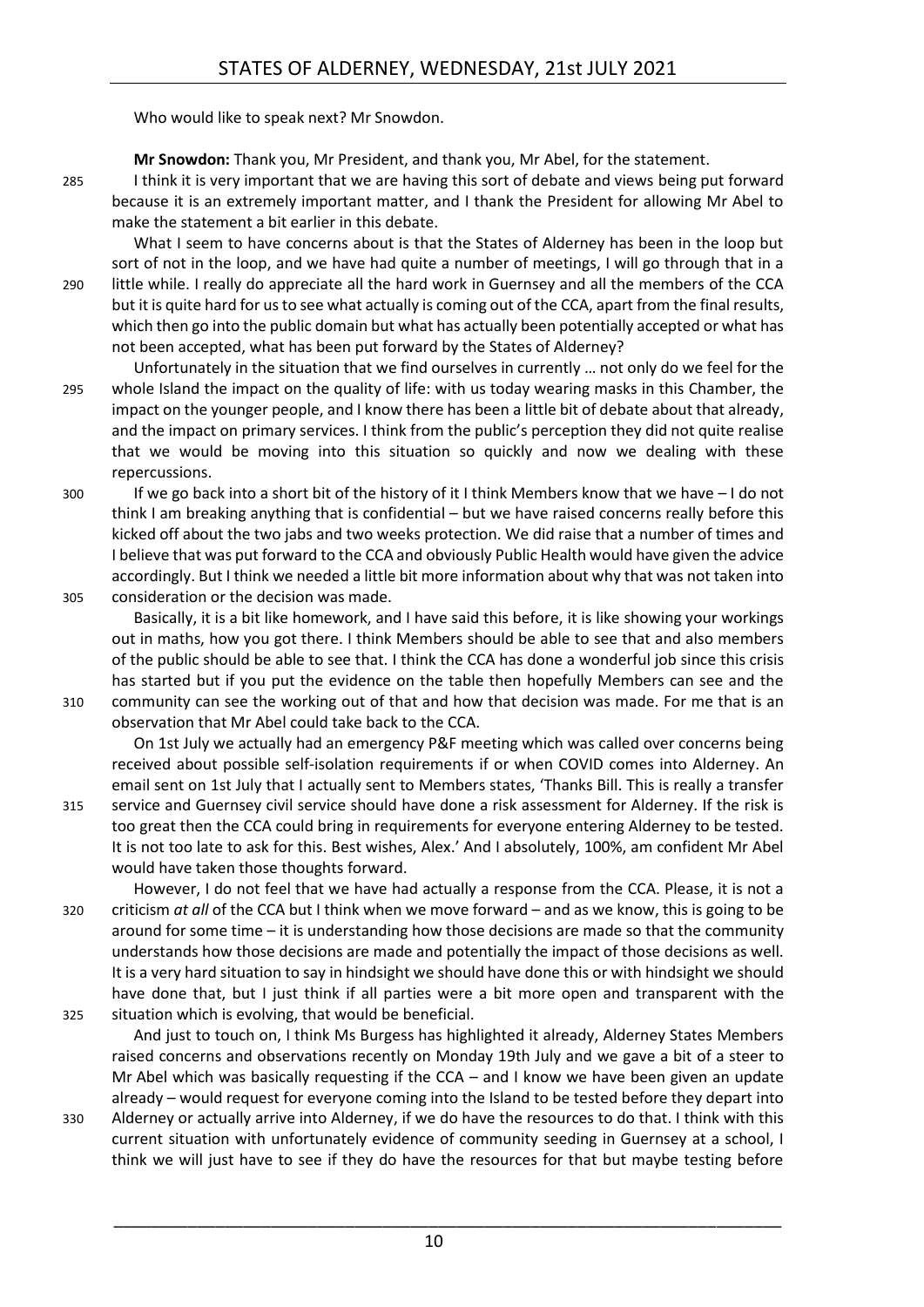actually coming to Alderney, I look forward to getting more clarification and hopefully that decision will be made by the CCA.

- 335 Also, highlighted quite a lot of the time as well is our young people who are being contact traced and then finding that they have got to do 14 days self-isolation which is obviously having a major impact on a number of services across the Island. Hindsight would say that we should have ... But we are in the situation that we are in now and really it would be for clarification if there is any shorter time to that 14 days for someone to contract trace rather than if they have
- 340 not had the two jabs and they have not had the two weeks is there any way if they have a number of negative tests they would be allowed out before that 14 days or do they have to be isolated for 14 days because they have not got the full protection? Maybe a little bit of clarification on that if you are able to.

I think it really comes back to looking at what sort of bespoke stuff Alderney could have and 345 taking that forward, and I do appreciate that has been happening, and then seeing how to deal with the situation, making sure the evidence is out there.

I think Ms Burgess and Mr Abel have already touched on this, but it is absolutely vital that the CCA hold some sort of conference, and I think they did actually try and request one on Monday with the public so they can have that direct input. I think it is planned for Friday but the sooner 350 the better and I appreciate and thank Mr Abel for saying that members of the public will be able to submit questions beforehand.

This is obviously a moving situation but I would like to thank Mr Abel, all members of the CCA, all Public Health and everyone supporting and also all the hard work of the community in these challenging times and hopefully we will get out of this.

355 Thank you.

**The President:** Now, Mr Abel, there was at least a question in there.

**Mr Abel:** Only one, Mr President.

360

**The President:** I am going to say, yes, there was a question in there, if you would like to respond.

**Mr Abel:** Mr President, I will do as best as I can.

365 Mr Snowdon is very good at putting embedded questions in his statements, if I can say that, Mr President, but again they are valid and appreciated.

Certainly the Policy and Finance Committee has debated this and had many discussions over the last few weeks and even more recently during the course of … when I think what day it is it has been a long week already. (**The President:** Monday.) On Monday as well, and certainly then

- 370 the points that he raised have been raised with the CCA and are being considered. In terms of one of your questions, if I can use that, my apologies, Mr President, the 14 days shorter isolation period, that has been raised with Dr Brink and she will no doubt come back to us. But, as I said, it is certainly understood that the period of 14 days is very much a … I do not want to call it a benchmark, but it is a period considered to be when the virus is still active and you are quite likely
- 375 to still get ill. As we were told, I think many months ago, with regard to that particular 14-day period, it is also not sacrosanct, they have seen people being affected up to, I think, I cannot remember now, certainly 18, if not 23 days, so it is a considered period where the risk profile is accepted to allow people to come out of isolation.
- With regard to the double jabbed and single jabbed, there is still no evidence to show that that 380 period can be shortened. Again, this is my understanding and Dr Brink, I think, will clarify that to people in the coming days, if not weeks, as that question will keep being asked. And it is a valid one because 14 days isolation, as some of us know, is not an easy thing to do and for younger people who are a little bit more socially active it must be extremely difficult and almost feel like you are being imprisoned.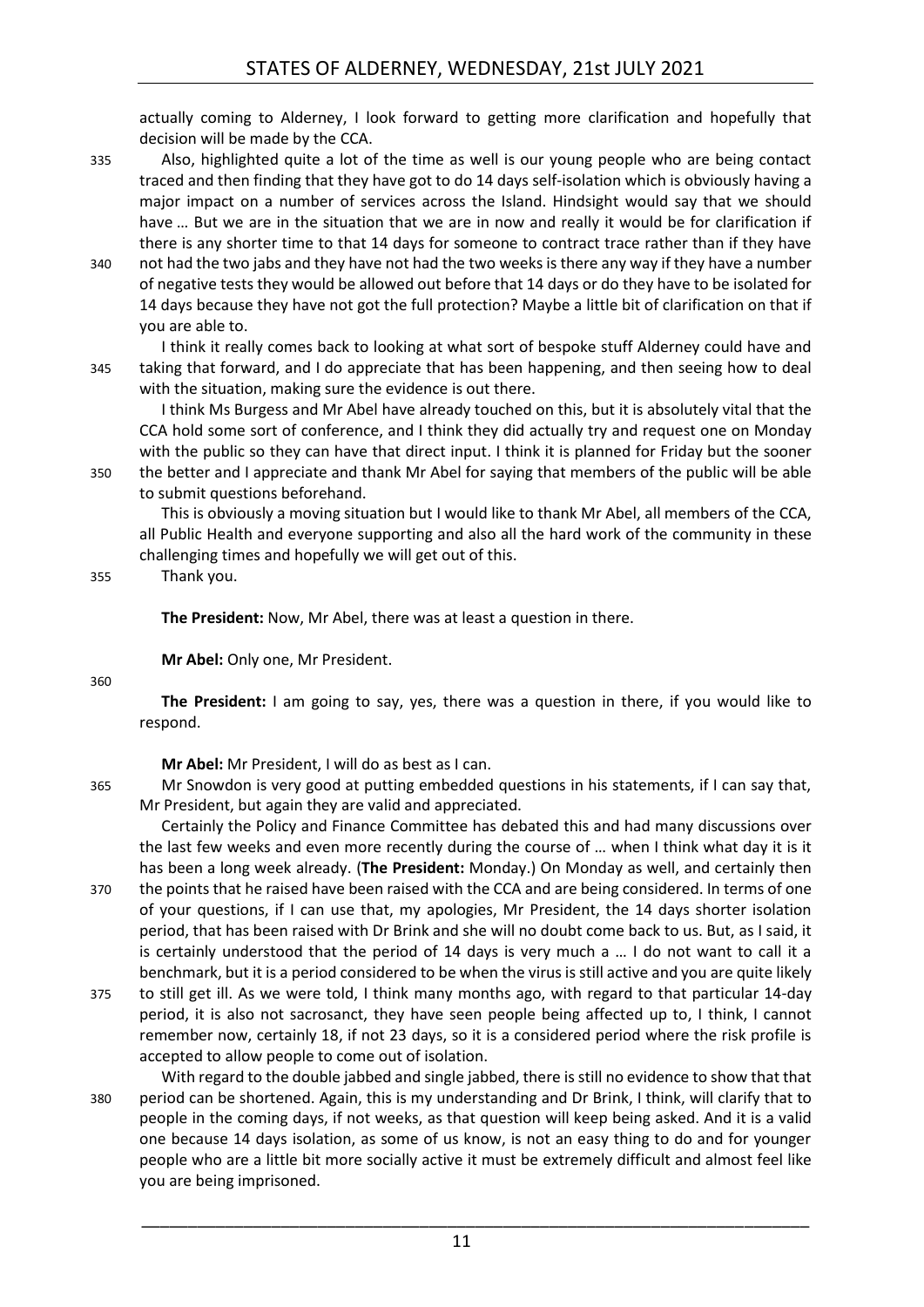- 385 Certainly we had one member of the public putting an email to ourselves saying she is there in a small room, cannot go out, locked up for 14 days. To say I sympathise for her does not help her at all because that must not be a very nice thing to do. The only benefits would be if you can still talk via Zoom, WhatsApp or whatever, but it must be like imprisonment to a certain extent, so that is certainly understood.
- 

390 I take your point with regard to bespoke stuff for Alderney and keeping the Island informed. Certainly that has been ongoing and we have been fortunate when lockdown was lifted we came out a little bit earlier. I think we always like to have it a little bit earlier but it was a balanced decision supported by the CCA.

- With regard to this week's CCA briefing, I have still got to get feedback, but certainly I would 395 like to see that. I will push that again after this meeting. I would like to see that our press here gets an opportunity to ask questions of the briefing session. It may be to get a better overall result that, like in the past, there is a second briefing session where the public or certain members of the community, I think there was one with children more recently, and I would like to see something like that so that there are a number of questions that can be put to the CCA and they 400 can do bit of homework beforehand. So, will we get that this Friday? I would not think so. Not
- because of any push back or whatever but more around the fact there is just too much to put on the table and to make something like that effective it would be good to have the questions beforehand that allow the public to also be able to get those across.

I think those are some of the questions that I have got, but again I do appreciate the comments 405 made and some of those I will take away, if I can figure out what I have written down here!... to

take forward for further discussions with the Committee as well as with the CCA. I thank you for the questions.

**The President:** Thank you, Mr Abel.

410 Mr Gentle.

**Mr Gentle:** Thank you, sir, colleagues, Mr Abel, thank you very much.

There is no question here, but like others before me I thank you and all others concerned for the evident hard work that has gone to get us where we are today.

415 I think CCA decisions are taken with the best possible will in the world, but the decision to open the borders, as they did on 1st July, would appear to the local public to be one where the CCA might have dropped the ball. I am not saying they have but it is how it appears. And the request from Mr Abel to the CCA regarding pre-travel testing is a part of starting a totally, that word again, 'bespoke' solution for Alderney, and will undoubtedly be welcomed by the public.

420 And for the benefit of everyone, States Members do care what is happening. It is affecting us as well. States Members are listening to the public and nine times out of 10 we actually agree with you, and I thank Mr Jenkins for those words because they were appended to an email he sent yesterday.

Thank you very much, sir.

425

**The President:** Thank you. And I think finally, Mr Kelly.

**Mr Kelly:** Thank you, sir, and colleagues.

- 430 Can I first start off, and I know Mr Abel has been thanked a number of times, but I will echo those thanks. Thank you for the work he is doing, thank you for facing the cannon, to use an expression, when he went on Quay FM and answered what I thought were on occasions unqualified and uncalled for comments. The fact that we do not care – rubbish! We do care. We live in this community. The fact that we have done nothing – wrong! We work long hours.
- 435 My comments are not said out of a sense of bravado, they are not out of a sense of complacency. As Mr Gentle just said, we live here, we live amongst the community. Some of the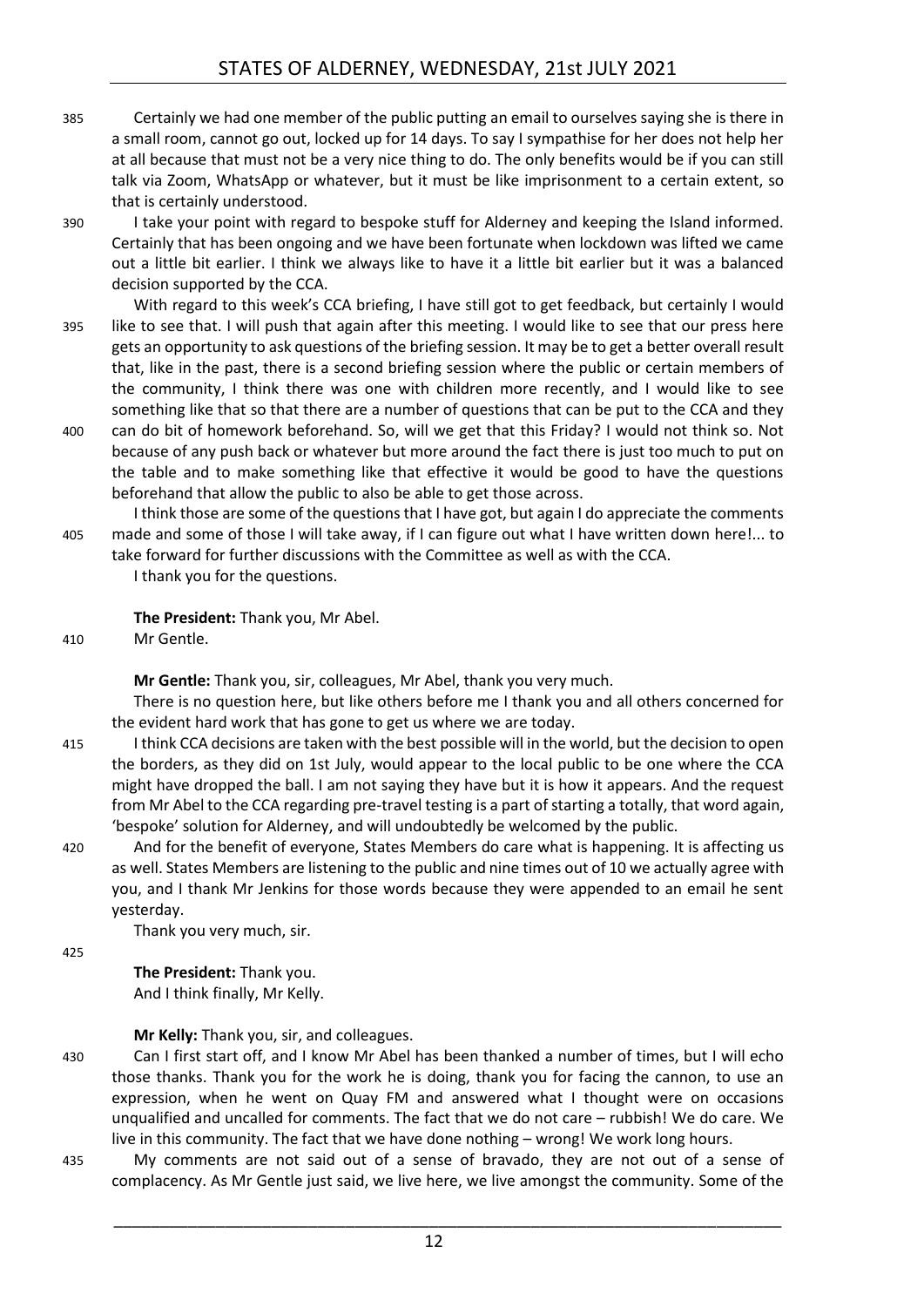# STATES OF ALDERNEY, WEDNESDAY, 21st JULY 2021

people affected, it might be their businesses, some of the people affected because they have been quarantined are friends of mine so I know how they feel and I understand their feelings.

I am grateful for Mr Abel's work with the CCA. I accept communication on occasions has not 440 been good but can he explain when a decision is made in the CCA, if he or any of the members of the CCA disagree with that decision, are they able to publicly express their disagreement? I know the answer to that, Mr Abel, but perhaps the public could do with being told what the answer is.

In relation to testing on arrival, it sounds an easy solution and it is an easy and obviously understandable desire once the borders have been relaxed all of a sudden we have some self-445 seeding but perhaps Mr Abel can tell us … what was the expression you used? The superspreader event, are you able to say whether the superspreader event was brought here from across the waters or was it self-seeded, as the latest case in Guernsey is? If it is self-seeding, no matter what restraints we put on at the Airport either prior to getting here or once they have got here would it have made any difference to this latest outbreak?

450 I think the public need and understandably want some form of reassurance. I do not think putting in testing on arrival will work. Why not? Because if they come here and they test negative but then three or four days later they go down with the symptoms what do we do? If they get it and test positive what do we do? I understand the public's need to have the reassurance but if we are going to have testing I would suggest that it is prior to arrival, and it is perfectly possible 455 because the Bailiwick insist on that with people coming in from Jersey, they have to prove negative tests.

It is a pity we are where we are. I would like to make one or two comments in relation to praising people, as my colleagues have said. We are fortunate in having an Island Medical Centre and a testing regime and a Welcome Team who, to put it crudely, sir, and I apologise for this, bust 460 their guts in relation to ensuring the track and trace system works.

In relation to the latest outbreak today in Guernsey I would like to quote from Dr Brink:

Instances of community seeding are to be expected as we adjust to living with COVID but our robust contact tracing measures along with our high vaccination rate means we are well placed to minimise onward transmission.

I am not downplaying what it must be like to get the infection. I am not minimising what it must be like to be told, especially as the one person who emailed us all must be undergoing 14 days in a single flat, that must be hell on earth, I understand that, I am not downplaying it. But we 465 have been guided to date by Dr Brink, we have fêted her and we have applauded her, quite rightly too, and her team, but all of a sudden we have got a problem so all of a sudden we are up in arms, or people are up in arms, and I think, sir, that is most uncalled for. We are fortunate that not all members of the community are being negative. We are fortunate in that the restaurant trade and retailers have been flexible enough and I thank and praise them for the work they are doing.

470 I promise that any decisions we have made have not been made on a commercial basis. Every decision that I made, personally made, has been made because I think it was the right thing to do for the community I am fortunate to live in.

Thank you, sir.

#### 475 **The President:** Thank you.

Now, I think there was a question in there, Mr Abel, if you picked it up.

**Mr Kelly:** I think there were a couple, sir.

480 **Mr Abel:** Yes, Mr President, he did manage to sneak in at least two, I think.

**The President:** I did not hear the second one.

**Mr Abel:** It is an extended question then, Mr President.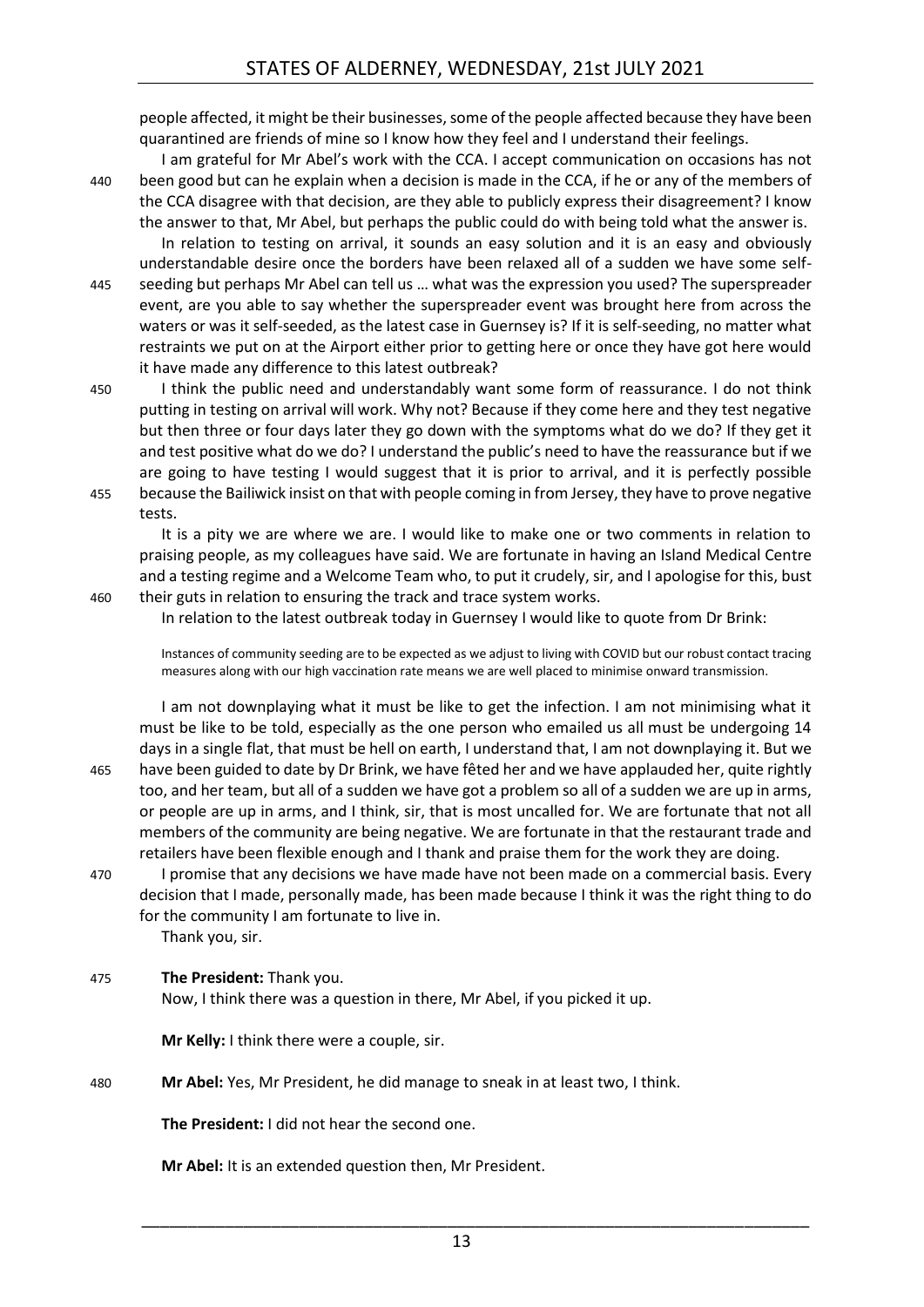485 **The President:** I think we will take it at that.

#### **Mr Abel:** Thank you.

With regard to the part of the question with regard to the CCA and whether it can share what is inside that, as I explained earlier on, the CCA does not just consist of seven members, it consists 490 of a much bigger body and the important part of that, in my opinion, links to the presence of the Procureur and/or the Comptroller whose job it is to make sure that there is a balanced and proportionate decision. There is no doubt that the Crown's Law Officers do engage, have engaged, generally show us aid because they cannot fully feedback what happens inside the CCA, but their purpose there is to make sure that there is debate within the CCA, and again it is also part of the 495 regulations and the law with regard to the CCA in how it is supposed to operate.

Everybody within the seven members who are part of the main committee there will and do put their opinions on the table. Those are debated, they are then balanced against technical and other advice by the support staff that are there and again the final decision is made on a vote. As with most committees, with people in it not everything is agreed by everyone, and I am sure that 500 we can understand that. But again, that information is not put out there, it is contained within the

CCA as part of its confidential minutes.

In terms of myself and also the members in that committee, and I am sure in most committees, once a decision is made, and if you understand the decisions and the balanced approach to those decisions my background and my ethics mean that I will support that decision no matter whether

- 505 I was negative or positive because if we divide and break it up then that is not a good thing to see. So from my perspective, when a decision is made by committee everybody in that committee, no matter where they stood on it, should make sure that that is taken forward and handled to the best that the community can expect of us.
- With regard to the other part of the question, if I may, the superspreader event  $-1$  am 510 connecting that to the question on the CCA somehow, Mr President – with regard to the general thing on a superspreader event, and sadly I am learning a bit over the last few days, they obviously try to track down the index case within that particular event. As I understand, and as I mentioned earlier on, there is no clear index case as yet, but again, as we saw in Guernsey in the big outbreak in January of this year, it took them quite a while to get to an almost-index case in that case. Also
- 515 you have to remember that when they do get to that index case there is no way they are going to make that public because it is really unfortunate if that individual is identified as the index case. Again, I think Mr Snowdon also made the comment and it has also been a comment around here, we have to take responsibility for what we do. So when we are having a party, and I know it is difficult after a few bevvies, I think the term would be, to remember to be a little bit more
- 520 cautious, do not breathe all over your partners if you can and also not express yourself excessively in those things; difficult, and I am not too sure whether human nature will allow us to do anything different, but do try, think about others and we will not have these events and hopefully we will still be in a good place in the weeks and months ahead. Thank you, Mr President.

525

**The President:** Thank you, Mr Abel. The only remaining Member, Mr McKinley, do you wish to speak?

**Mr McKinley:** Not at great length, sir, just to congratulate Mr Abel and others on the hard work 530 they are doing and have done, that includes the Chief Executive as well and members of the Alderney Civil Service and other people mentioned. We have learnt a great deal this afternoon. I am looking forward to knowing when the pre-travel testing will commence and if so will that give sufficient time for those who have to change their arrangements to pre-travel rather than testing on arrival.

535 That is all, sir.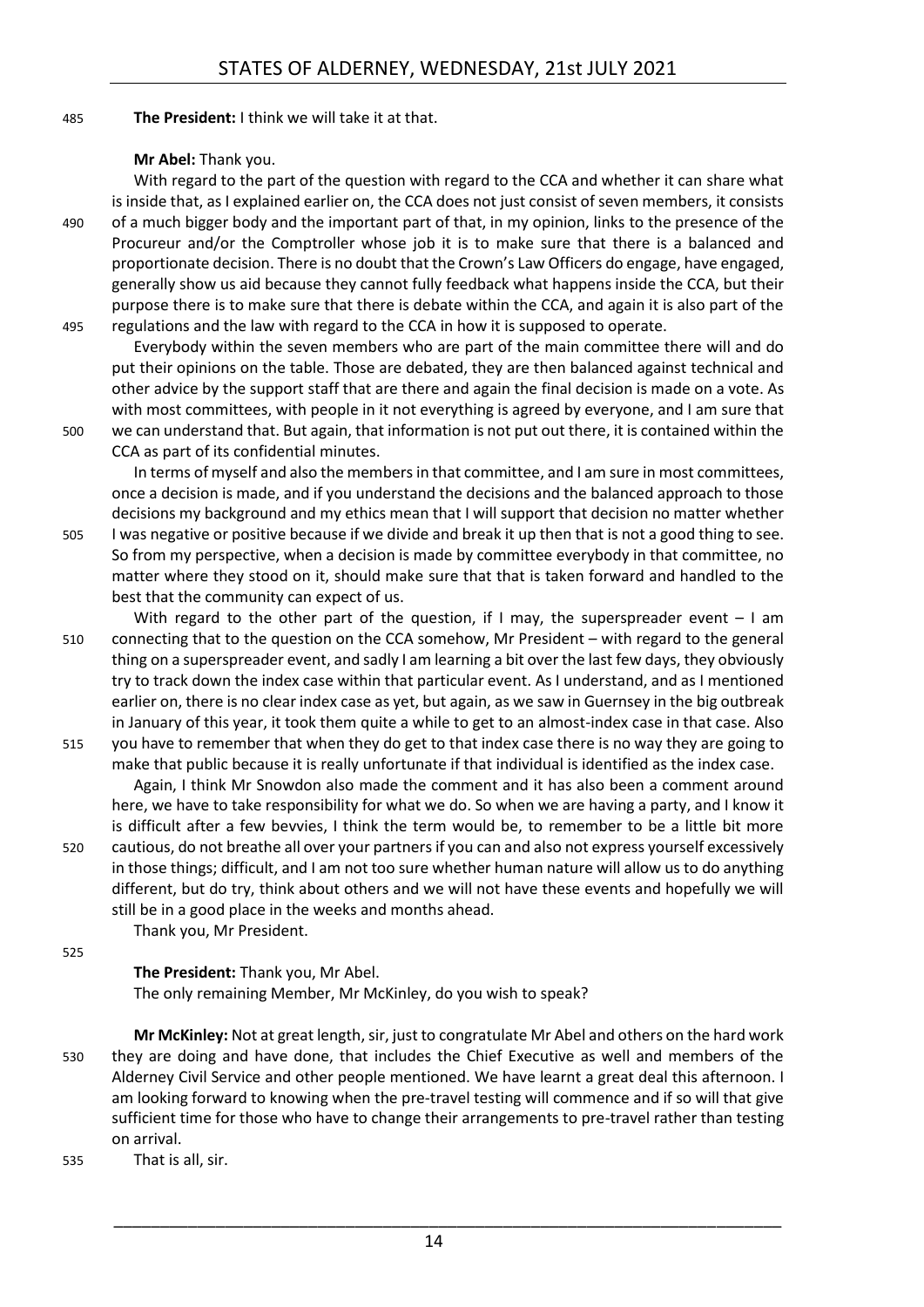#### **The President:** Mr Abel.

**Mr Abel:** Mr President, I can partly answer that, not out of the CCA but if I look at what has 540 happened with regard to introduction of pre-travel testing for Jersey people they needed to get, as you rightly say, that message across to people to allow them time to organise where they needed to be, they introduced for Jersey travellers within a reasonable time arrivals testing, as we have seen before and, as soon as they can get enough time to get the message across for pre-travel testing to be in place, they implemented the law in terms of that. And I would suspect, 545 probably a bit more than suspect, but I would expect, I think, that a similar process will follow. But it is a much broader area we are looking at, it may take a little bit more time but I do not fully know as yet.

Thank you, Mr President, and thank you, Mr McKinley.

550 **The President:** Thank you. That then will conclude that matter.

#### **I. Emergency Powers (Coronavirus) (General Provision) (Bailiwick of Guernsey) (No.7) Regulations, 2021 – Not annulled**

<span id="page-14-0"></span>*Item I.*

*The States of Alderney is asked not to annul "The Emergency Powers (Coronavirus) (General Provision) (Bailiwick of Guernsey) (No.7) Regulations, 2021".*

**The President:** Can we now go back to Item I on the Billet please, Mr Greffier.

#### **The Greffier:** Yes, sir.

- 555 Item I is the Emergency Powers (Coronavirus) (General Provision) (Bailiwick of Guernsey) (No.7) Regulations, 2021. The States of Alderney is asked not to annul the Emergency Powers (Coronavirus) (General Provision) (Bailiwick of Guernsey) (No.7) Regulations, 2021. It is proposed by Mr Abel and seconded by Mr Snowdon.
- 560 **The President:** Now, Ms Burgess, if it saves you having to get up three times because we have got three lots of regulations to deal with, I think I am right in understanding there were no comments at the People's Meeting in relation to Items I, II and III.

**Ms Burgess:** Exactly, yes, there were no comments.

565

**The President:** Thank you.

Now, dealing with Item I, Mr Abel, over to you.

**Mr Abel:** Mr President, just a little bit more background. In fact this is a bit more foreground, I 570 think, in this case, Mr President. The Regulations (No. 8) have already been passed on 16th July, so these Regulations as they stand now, which is the Regulations related to (No. 7) are, if you want, no longer valid anyway. Again, there has been much discussion over the months about the 'not to annul' process that we have adopted. I think, Mr President, we have had some discussion this morning about whether we can make the process a lot more effective and perhaps at the end

575 of this you would maybe like to make a comment, if can ask you the question, Mr President, with your indulgence.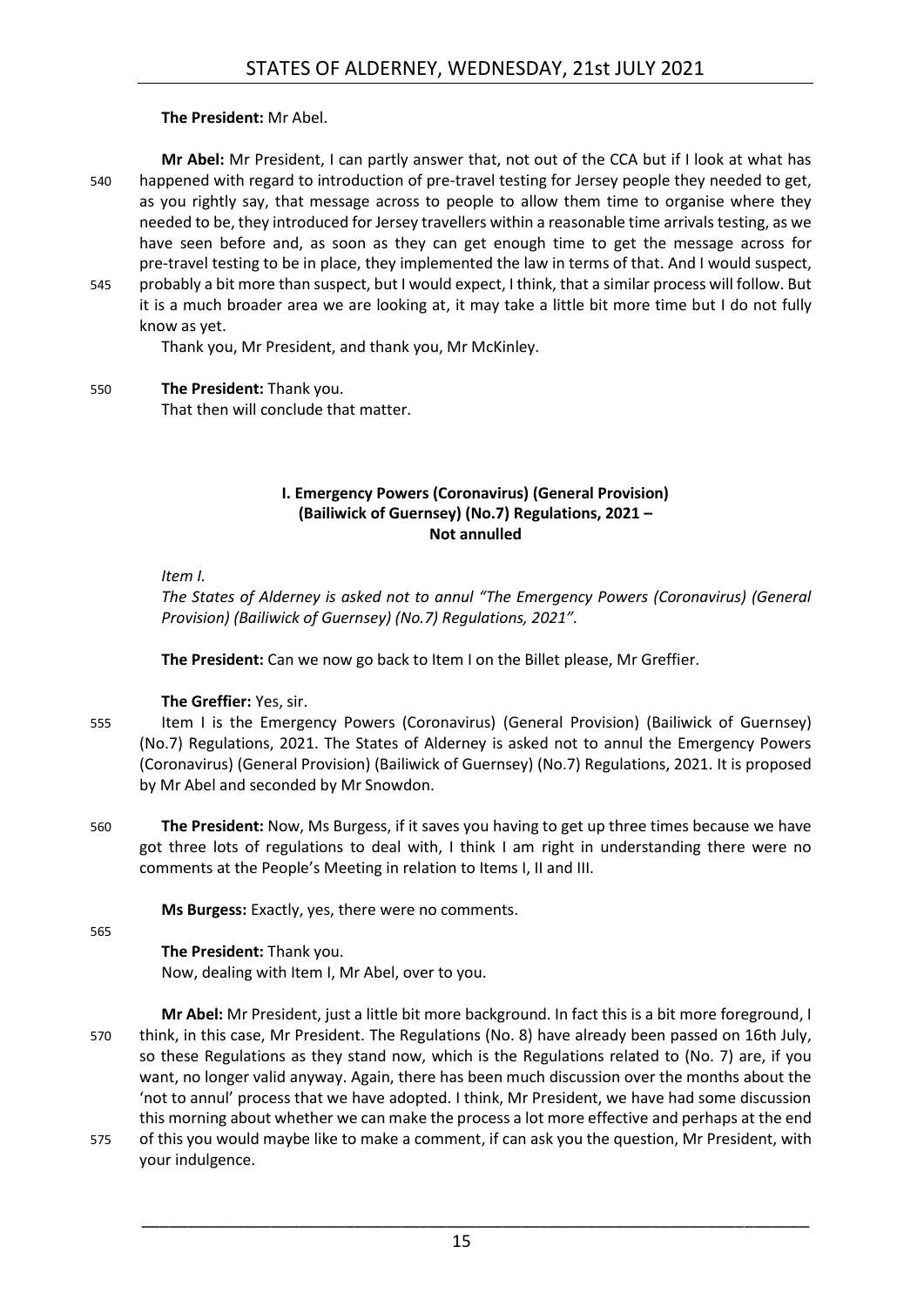With regard to Item I, this is the Emergency Powers (Coronavirus) (General Provision) (Bailiwick of Guernsey) (No.7) Regulations, 2021. I think we have heard the preamble many times and again the documentation is provided, both here and the details are also attached to the Billet and also 580 on the website. I think the important one to look at here is that these Regulations came into force on 18th June and, as I mentioned there with regard to the 30 days post that, the new Regulations (No. 8) are already in place so have superseded these Regulations. But again, the Regulations deal with, in Part I, screening, assessment and powers to detain. In terms of Part II, they deal with miscellaneous and final information, then it covers the various powers that are in place under the 585 law and required by the Regulations.

Mr President, in terms of Item I, I would like to ask the States of Alderney not to annul the Emergency Powers (Coronavirus) (General Provision) (Bailiwick of Guernsey) (No. 7) Regulations, 2021.

Thank you.

590

**The President:** Mr Snowdon, you are going to second this Proposition?

**Mr Snowdon:** Happy to second, thank you.

595 **The President:** Would anybody like to speak on this Item? I think in answer to your question to me, Mr Abel –

**Mr Abel:** If I may.

600 The President: – the way in which these resolutions are framed is a political issue and if this is brought before the States for a different way of doing it then it will be for the States to consider and vote upon. I recall it was a political decision taken some time ago and the background was to ensure that before Guernsey passed legislation on our behalf we have an opportunity to scrutinise it so that we can reflect the views of the Members here and of the community. It is an incredibly 605 inelegant way of dealing with Propositions and I have been making that case for some considerable time and I am sure that we can find a less confusing way of achieving the same outcome.

**Mr Abel:** Thank you.

610

**The President:** Unless anybody proposes to vote against these Regulations … Mr Greffier, I think they are carried.

<span id="page-15-0"></span>**The Greffier:** They are carried, sir, thank you.

# **II. Emergency Powers (Coronavirus) (General Provision) (Bailiwick of Guernsey) (No.7) (Amendment) Regulations, 2021 – Not annulled**

*Item II.*

*The States of Alderney is asked not to annul "The Emergency Powers (Coronavirus) (General Provision) (Bailiwick of Guernsey) (No.7) (Amendment) Regulations, 2021".*

615 **The President:** Item II, please.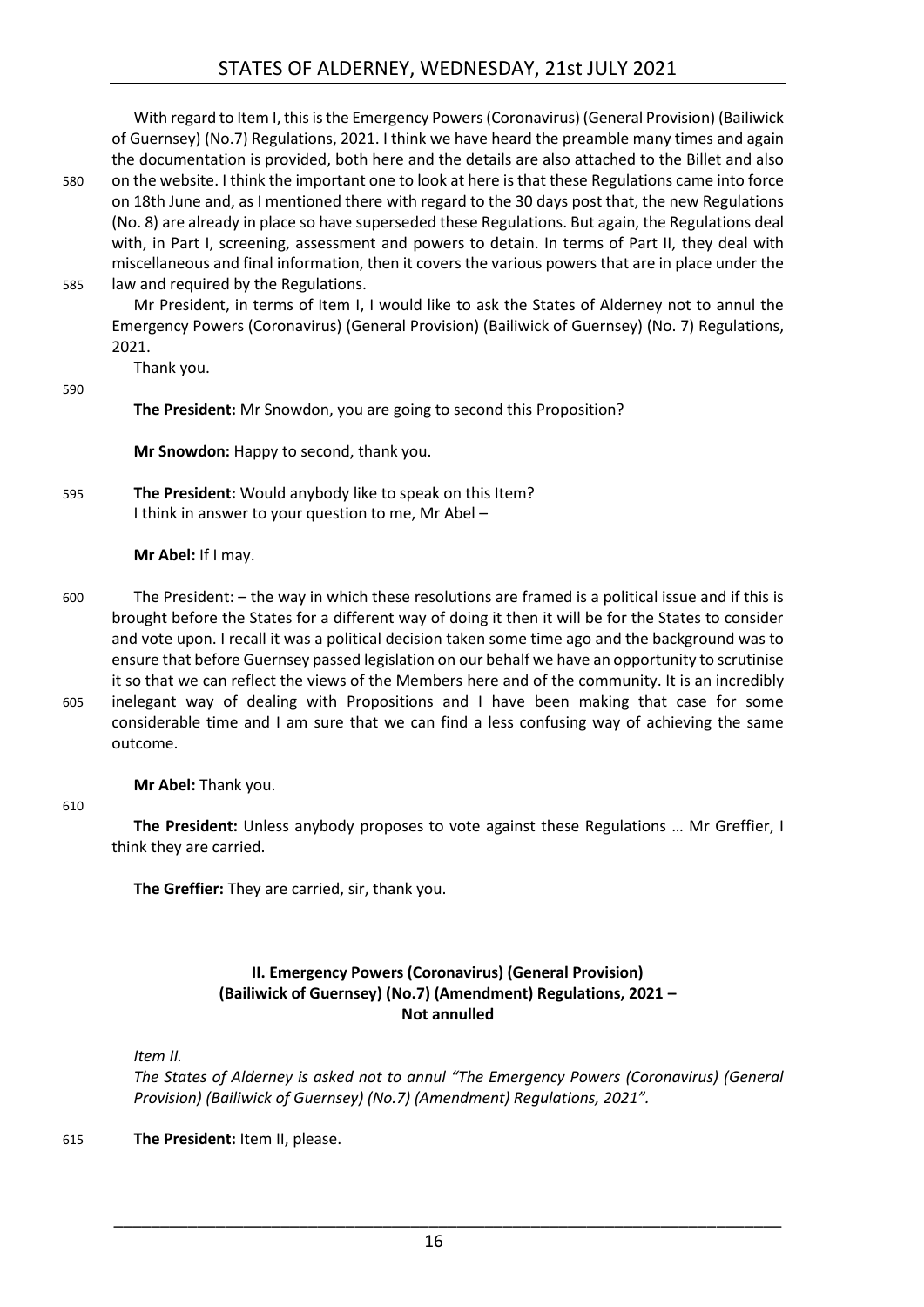# STATES OF ALDERNEY, WEDNESDAY, 21st JULY 2021

**The Greffier:** Item II is the Emergency Powers (Coronavirus) (General Provision) (Bailiwick of Guernsey) (No.7) (Amendment) Regulations, 2021. The States of Alderney is asked not to annul the Emergency Powers (Coronavirus) (General Provision) (Bailiwick of Guernsey) (No.7) 620 (Amendment) Regulations, 2021. It is proposed by Mr Abel and seconded by Mr Snowdon.

**The President:** Mr Abel.

**Mr Abel:** Thank you, Mr President.

625 Again, there is a preamble to this which can be read both here in the documentation and on the Government website. This, I think, if we had been in the current position a week ago when we had the People's Meeting, there certainly, Mr President, would have been a lot more discussion by both Members and very much the public. That can be understood considering the situation we now find ourselves in. However, if I may read the reason for this particular amendment, this 630 particular amendment was introduced so that as of 1st July these amendments would provide for what is referred to here in the documentation as 'Blue Arrivals' or what I have used during the discussion today 'blue travellers' and they define what is a Blue Arrival traveller and how they reach the status of blue traveller and that is around, as we all know now, there must be two valid vaccinations of the person and it must have been done at least 14 days beforehand. So this 635 particular amendment covers that, Mr President, and these Regulations came into force on

1st July.

Mr President, even though I am sure one or two Members are uncomfortable with the process we now find ourselves in, I would still ask Members to vote not to annul the Emergency Powers (Coronavirus) (General Provision) (Bailiwick of Guernsey) (No.7) (Amendment) Regulations, 2021,

640 as really the situation we find ourselves in is this amendment has actually already been superseded by Regulations (No. 8). Again, I would think that maybe there are questions from Members which are relevant, and again to vote against this really would be a nonsense, sadly, Mr President.

Thank you.

645

**The President:** Thank you. Mr Snowdon, again you are seconding?

**Mr Snowdon:** Yes. Can I reserve my right to speak if that is okay? Thank you.

650

**The President:** Would anybody else like to speak? Mr Gentle.

# **Mr Gentle:** Sir, colleagues.

655 As Mr Abel says, this has now been superseded by (No. 8), but, yes, we do really need to see if changes can be implemented in the future to avoid this. I was sorely tempted, until I heard it had been superseded, to almost fire a shot across the barrels of the CCA by voting against but the information given by Mr Abel in a previous Report in this Chamber today with reference to asking the CCA for pre-travel testing means that I will be voting in favour of this Proposition, and certainly

660 hope that I do not stand here next time looking to vote against. Thank you.

**The President:** Ms Burgess.

665 **Ms Burgess:** Thank you, Mr President, fellow States Members.

Basically I am just echoing Mr Gentle's comments. I realise how difficult it felt, this vote, however, of course, we know that it actually came into force on 1st July 2021, so in itself this conversation is difficult to have but I just want to say it out loud. I said it before in our previous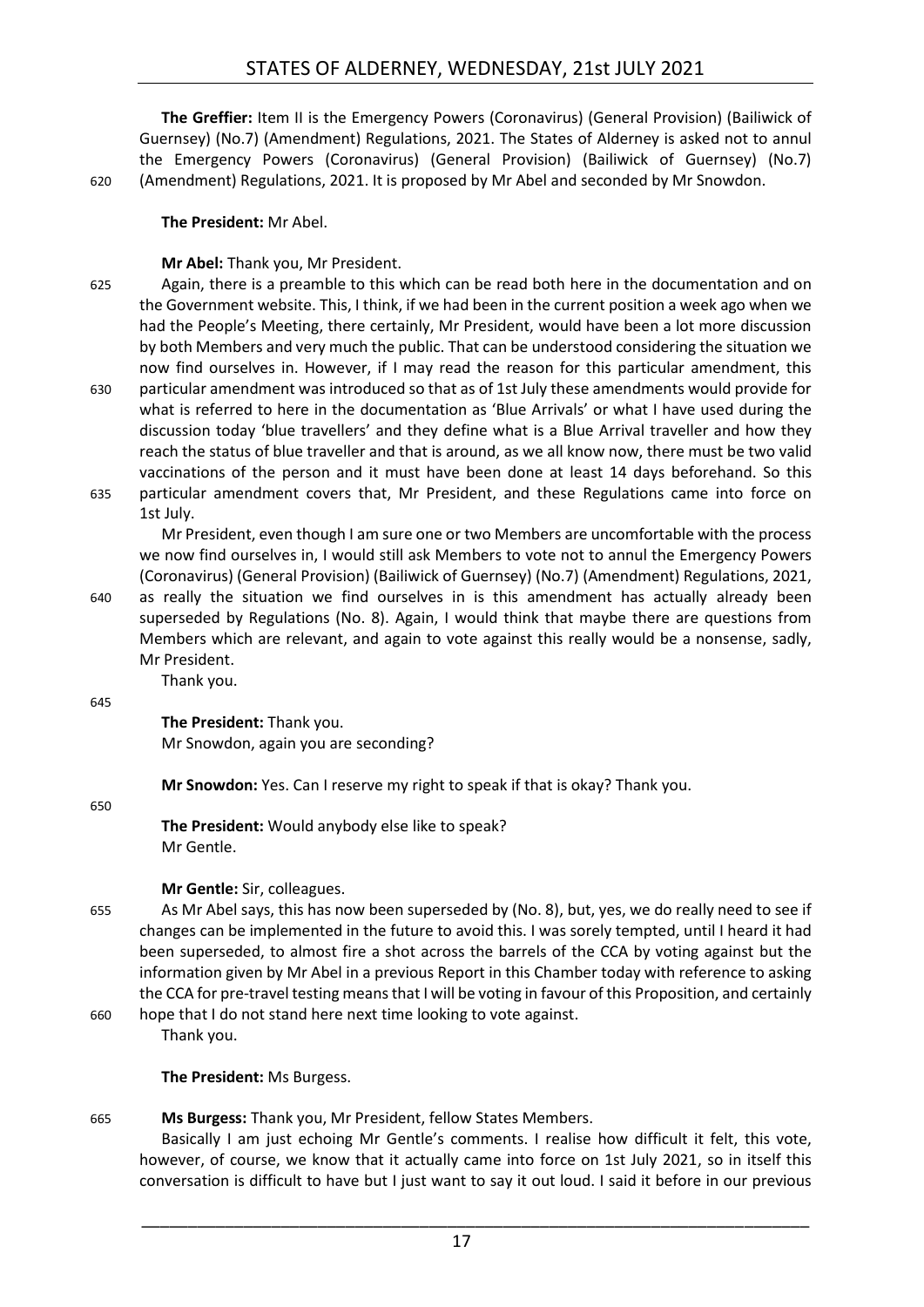comments and the reason why I am saying it out loud is just because I want it to be heard and I 670 want it to be heard by an organisation like the CCA that the reservation is on the basis I would like to know and have it confirmed that they are considering our steer which we gave, as I say, from P&F last Monday to look at pre-travel testing.

I understand that my vote will have to be as it will be but I just want to say it out loud I would like to know that they are listening to us when we are talking about pre-travel testing.

#### 675 Thank you.

**The President:** Would any other Member like to speak? Mr Kelly.

680 **Mr Kelly:** Very briefly, sir. Perhaps Mr Gentle when he is chairing the Good Governance Group can bear in mind this rather clumsy system we are going through and perhaps we can come together with a way of preventing this happening next year. Thank you, sir.

685 **The President:** Thank you very much. Mr Snowdon.

#### **Mr Snowdon:** Thank you, President.

This is a tricky one because it really comes down to this Item here but it was passed when it 690 was actually … but this is the first time that we, in this Chamber, can talk about it.

I think maybe a comment to the Good Governance Group is that if we are bringing this stuff forward, and this Item is very serious potentially for implications, that if we are here I do not actually mind having a special States Meeting so the States of Alderney can have input publicly, I think that is absolutely appropriate and the public if we can have a People's Meeting before, we

695 have done it the past, a special one before a special States Meeting, that would actually help with the decision making because this is such a major decision which is out of date but we have seen the repercussions of it that this Chamber, I feel, should be having some input. So I really make a plea to Mr Abel and the CCA to take that back and also the Good Governance Group, maybe you can look at this and actually approach CCA and Guernsey about this because I do think this is 700 absolutely vital.

It also brings in another question that how long is the CCA going to have these rules over us? How long is this going to go on for? Unless we get bespoke resolutions when we need them from the CCA – and I appreciate they do try for us – but we are the States of Alderney Government. I just feel that sometimes – it is probably not the right wording – we should be flexing our muscles

705 when necessary.

So that is really all I can say about that. We are where we are with this. I do not think we can actually vote against it because it is actually out of date! But in the future I think really there is no reason why we cannot have those urgent talks with Guernsey to see if this ongoing situation that we do have, and I do think we have fantastic input through the CCA as a rep on there, but let's try

710 and get this a little bit more with the States of Alderney in sync and then we can have these debates properly and then the community can feed stuff to us before the States of Alderney make some sort of resolution that hopefully the CCA would take on board. So rather than being behind closed doors, let's try and get those doors open in the public interest would be my view on this ongoing matter because this cannot be the situation in years to come.

715 Thank you.

**The President:** Mr Abel, would you like to exercise your right to reply?

**Mr Abel:** Yes, please, Mr President, if I may.

720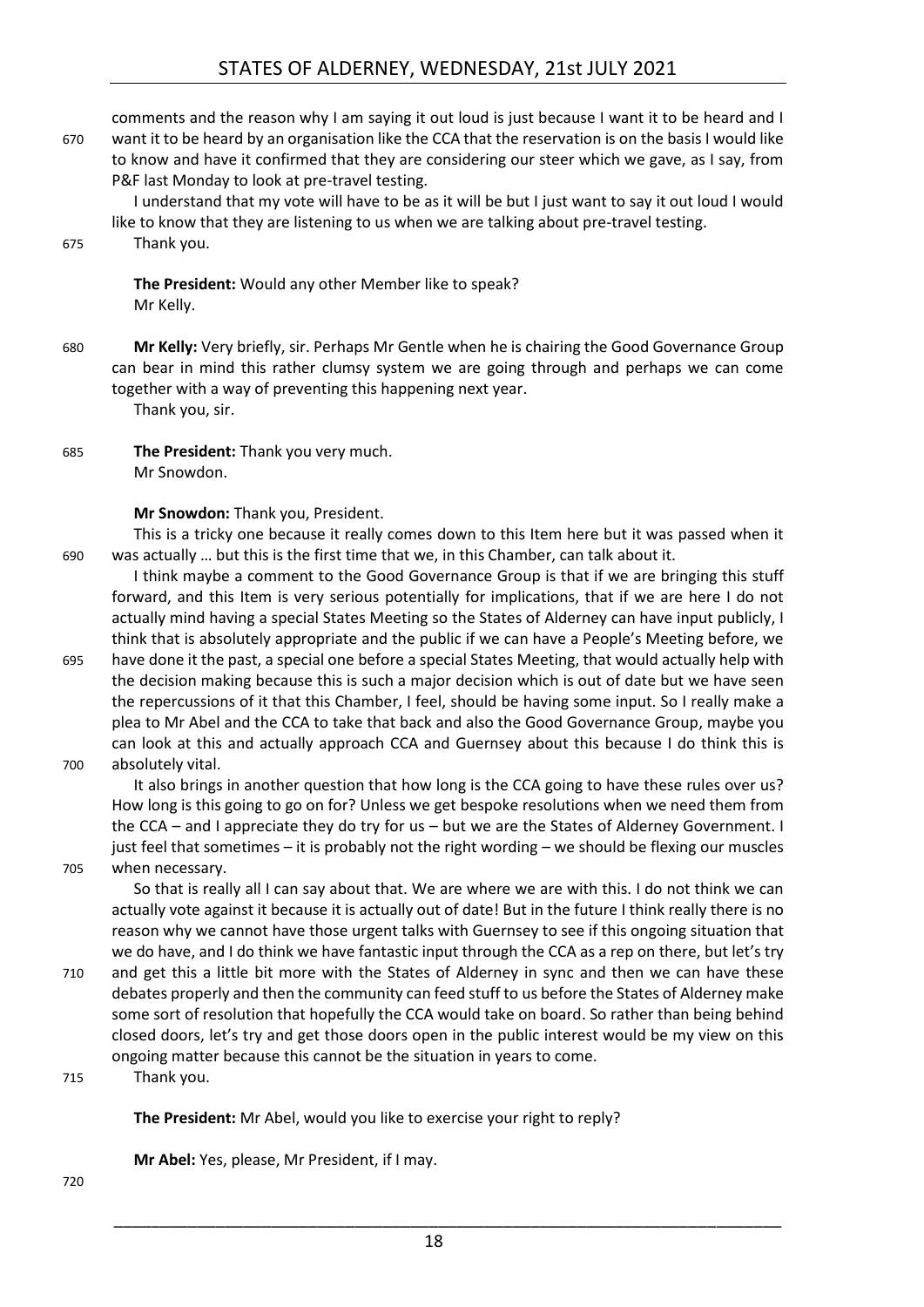**The President:** Please do.

#### **Mr Abel:** Thank you.

There have been some good points made there and certainly I know that our Good Governance 725 Group is taking this on board, together with other issues of, shall I say, the clumsy nature of our States.

With due respect to everybody, if we had had this in time a week ago and had a special Meeting we would have just given this the nod. Sadly, this has caught us between the eyes and has emphasised, Mr Snowdon is correct, that we should be looking at these as they come up. I know 730 that already I have engaged with our Chief Executive to make sure these come up and also I think it will be raised with the President if we feel we need to have a special States Meeting to consider these sorts of items, which are certainly a lot more contentious than some have been in the past. And I can only think when I look back over the past, and also during my period here, we have become too complacent with our 'not to annul' decisions in the past.

735 With regard to Mr Snowdon's question with regard to getting the CCA to open up I think that in terms of the law is not a possibility. However, with the briefing sessions that are had, most major decisions in the CCA … at least fortnightly and it has been almost weekly up until more recently, the CCA is open to having questions put to it and also does explain the reasoning and background for some of the decisions. So I think there is a reasonable amount of information 740 passed to the public in terms of that.

How long the CCA will have powers over us I do not know, it is certainly a debate. I think the States of Deliberation has also put that to the CCA and really we have to look forward to when we accept where we are with living with COVID and how we live with COVID and how we will function in those terms.

745 Again, I put to everybody, and I have put this question to myself over the last few days and weeks, that when everybody is vaccinated to the level they can be, particularly with 18 years and older, at that point we should consider that COVID is now really a more nasty form of the flu. Do we lockdown everybody when we have got the flu? Do we stand here with masks on when we have got the flu? No. I do realise we do not understand this fully at the moment, I do understand

750 it mutates and so does the flu, and the flu is probably more difficult, as I understand it, to engineer a booster or a vaccination against it. So, sadly, we will get to the point where we accept that this is a bad case of the flu and unfortunately it will be a bit more dramatic than when we get a bad case of the flu, especially with the superspreader-type events that we have had in the last few days because that – and I do not really want to think about it but I think I have to be realistic – is

755 what we face in the years ahead because of this disease, Mr President. Thank you.

**The President:** Just for the purposes of clarification, there are times set aside for the notice before we can have a Meeting of the States. There is provision within the Rules to truncate that 760 period if I am satisfied that a matter requires an urgent decision but we have gone further than that in the past. We had two incidences I think over Christmas in relation to Brexit and third-party protection for people who were giving the vaccines and we were able to suspend the Rules of Procedure to allow us to have a States Meeting *very* quickly, with a People's Meeting which we had in this room shortly before. So we can, when we are required to do so, move very quickly. But

765 as far as my office is concerned, I am constrained until and unless I receive a submission from a chairman of a report because that will then make sure that the process goes ahead and that triggers it.

So in the end we can do these things. It is a matter for the politicians to decide how they want to proceed, but I will always attempt to facilitate debate and decisions where they need to be 770 done urgently.

I think that being the case, and given some of the remarks that have been made by Members, Mr Greffier, we will just take a vote on this one, please.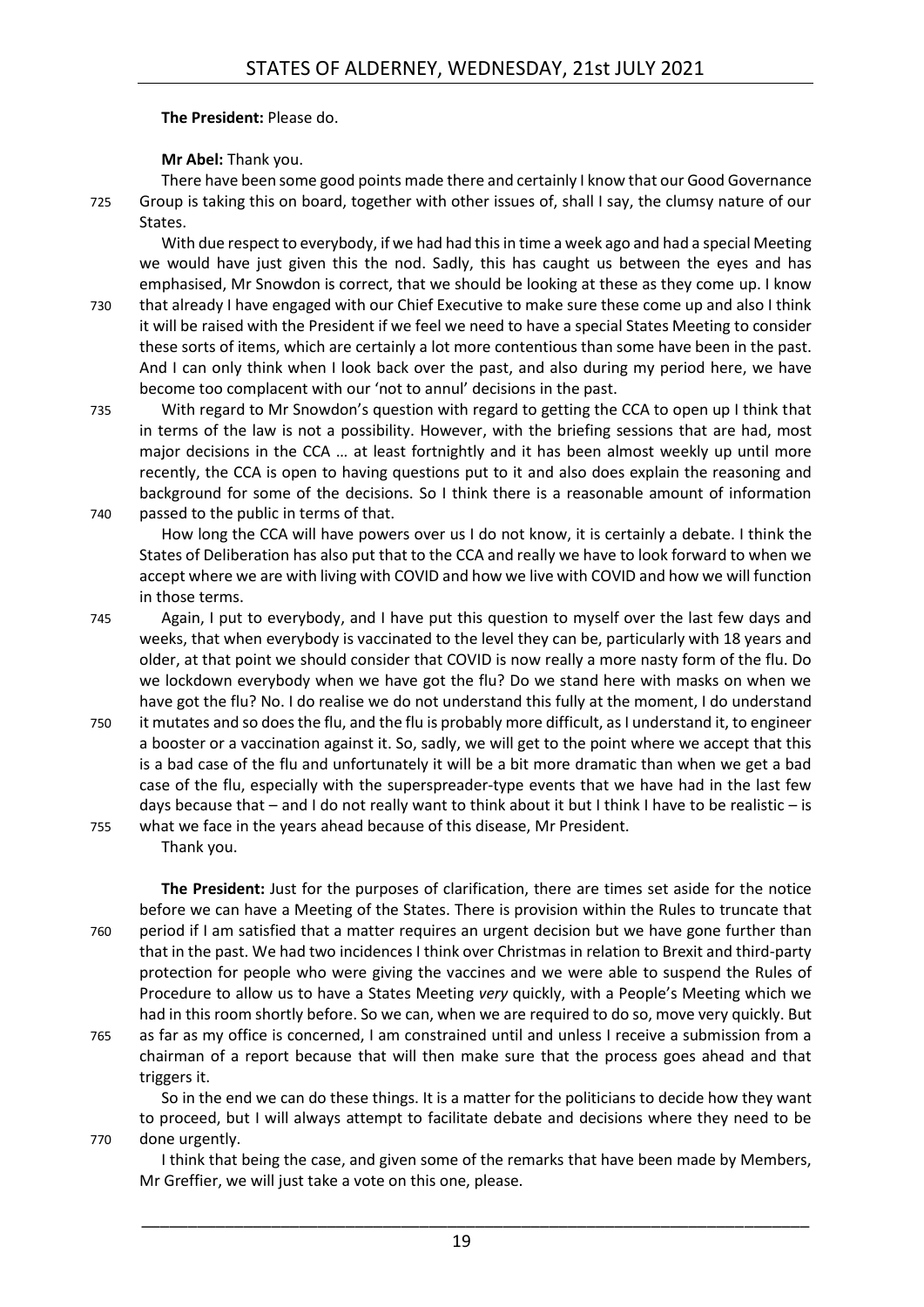*A vote was taken and the results were as follows:*

| <b>FOR</b>  | <b>AGAINST</b> | <b>ABSTAINED</b> |
|-------------|----------------|------------------|
| Mr Abel     | None           | None             |
| Ms Burgess  |                |                  |
| Mr Carter   |                |                  |
| Mr Gentle   |                |                  |
| Mr Harris   |                |                  |
| Mr Jenkins  |                |                  |
| Mr Kelly    |                |                  |
| Mr McKinley |                |                  |
| Mr Roberts  |                |                  |
| Mr Snowdon  |                |                  |
|             |                |                  |

**The Greffier:** That is unanimous and carried then, sir.

775 **The President:** Thank you.

#### <span id="page-19-0"></span>**III. Emergency Powers (Coronavirus) (Vaccine) (Limitation of Liability) (No.7) (Bailiwick of Guernsey) Regulations, 2021 – Not annulled**

*Item III.*

*The States of Alderney is asked not to annul "The Emergency Powers (Coronavirus) (Vaccine) (Limitation of Liability) (No.7) (Bailiwick of Guernsey) Regulations, 2021".*

**The President:** Item V, please.

**The Greffier:** Item III, sir, I think.

780 **The President:** Sorry, yes. We have another one.

**The Greffier:** Emergency Powers (Coronavirus) (Vaccine) (Limitation of Liability) (No.7) (Bailiwick of Guernsey) Regulations, 2021. The States of Alderney is asked not to annul the Emergency Powers (Coronavirus) (Vaccine) (Limitation of Liability) (No.7) (Bailiwick of Guernsey) 785 Regulations, 2021. This Item is proposed by Mr Abel and seconded by Mr Snowdon.

**The President:** Mr Abel.

# **Mr Abel:** Thank you, Mr President.

- 790 Again, if I can draw everybody's attention to the document and the detail surrounding this. This is with regard to the Emergency Powers (Coronavirus) (Vaccine) (Limitation of Liability) (No.7), in this case, (Bailiwick of Guernsey) Regulations, 2021. This has been renewed and will come into effect as of 18th June, plus these Regulations revoke and replace the previous Emergency Powers (Coronavirus) (Vaccine) (Limitation of Liability) (No.6) (Bailiwick of Guernsey) Regulations.
- 795 Mr President, the States of Alderney is asked not to annul the Emergency Powers (Coronavirus) (Vaccine) (Limitation of Liability) (No.7) (Bailiwick of Guernsey) Regulations, 2021. Thank you, Mr President.

**The President:** Thank you. 800 Again, Mr Snowdon.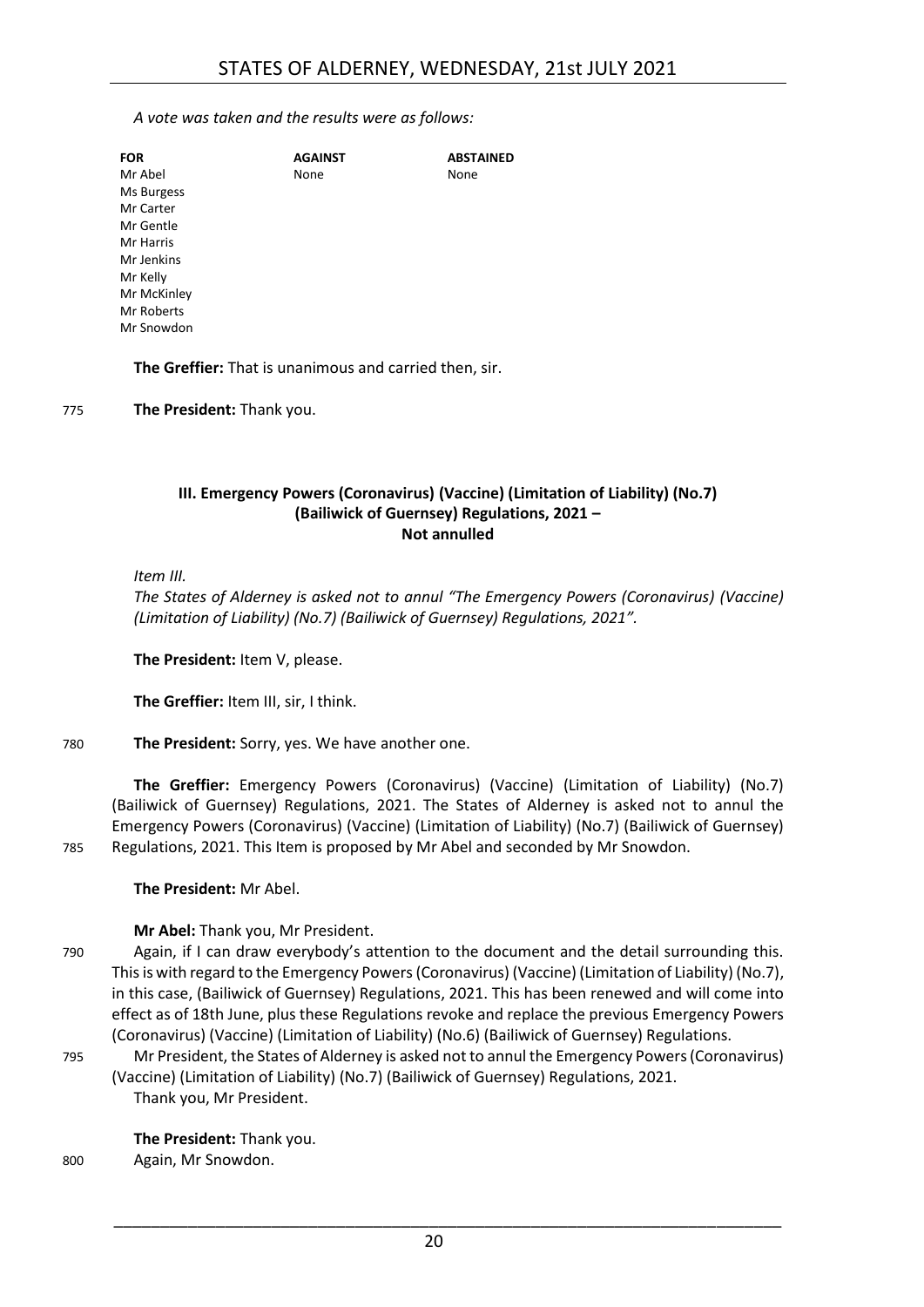**Mr Snowdon:** I am happy to second, sir, and reserve my right to speak, if that is okay. Thank you.

805 **The President:** Would anybody else like to speak?

**Mr Snowdon:** Nothing to add but thank you.

**The President:** And I am sure there is nothing further you want to add, Mr Abel. So that being 810 the case, unless anybody shakes their head, I think we can take that one as passing. Thank you.

> **IV. Amendment to Rule 4.1(a) of Alderney Rules of Procedure Approved**

<span id="page-20-0"></span>*Item IV.*

*The States of Alderney is asked to approve that Rule 4.1. (a) of the States of Alderney Rules of Procedure 2010 (last amended 16th October 2019) is amended to read:-*

*"1 (a) any letter to the President, except for a letter to which Rule 4A applies, signed by the Chairman of a Committee of the States and referring to a matter which falls within the mandate of that Committee and the preparation of which has been approved by electronic recording means of a quorate meeting of that Committee (whether unanimously or by a majority), and received by the President at least 16 days before that meeting or within such other lesser time as the President may notify to Members of the States."*

**The Greffier:** Item IV is the amendment to the Rule 4.1(a) of the States of Alderney Rules of Procedure. The States of Alderney is asked to approve that Rule 4.1(a) of the States of Alderney Rules of Procedure 2010, last amended 16th October 2019, is amended to read as follows: '1(a) 815 any letter to the President, except for a letter to which Rule 4A applies, signed by the Chairman of a Committee of the States and referring to a matter which falls within the mandate of that Committee and the preparation of which has been approved by electronic recording means of a quorate meeting of that Committee, whether unanimously or by a majority, and received by the President at least 16 days before that meeting or within such other lesser time as the President 820 may notify to Members of the States.'

This is proposed by Mr Abel and seconded by Mr Gentle.

**The President:** Now, Ms Burgess, there were some comments at the People's Meeting.

825 **Ms Burgess:** Yes, thank you, Mr President, fellow States Members.

It was queried who prepares the document for the Billet. The Chief Executive advised that this could be a civil servant or a States Member, depending on the topic.

It was also clarified that the use of 'electronic means' does not encompass electronic voting. Thank you.

830

**The President:** Thank you. Mr Abel.

**Mr Abel:** Yes, thank you, Mr President, and thank you, Ms Burgess.

835 There is again a lot of background in the documentation here. To summarise this and to make it as simple as possible, because certainly it has been challenging to everybody to try and get the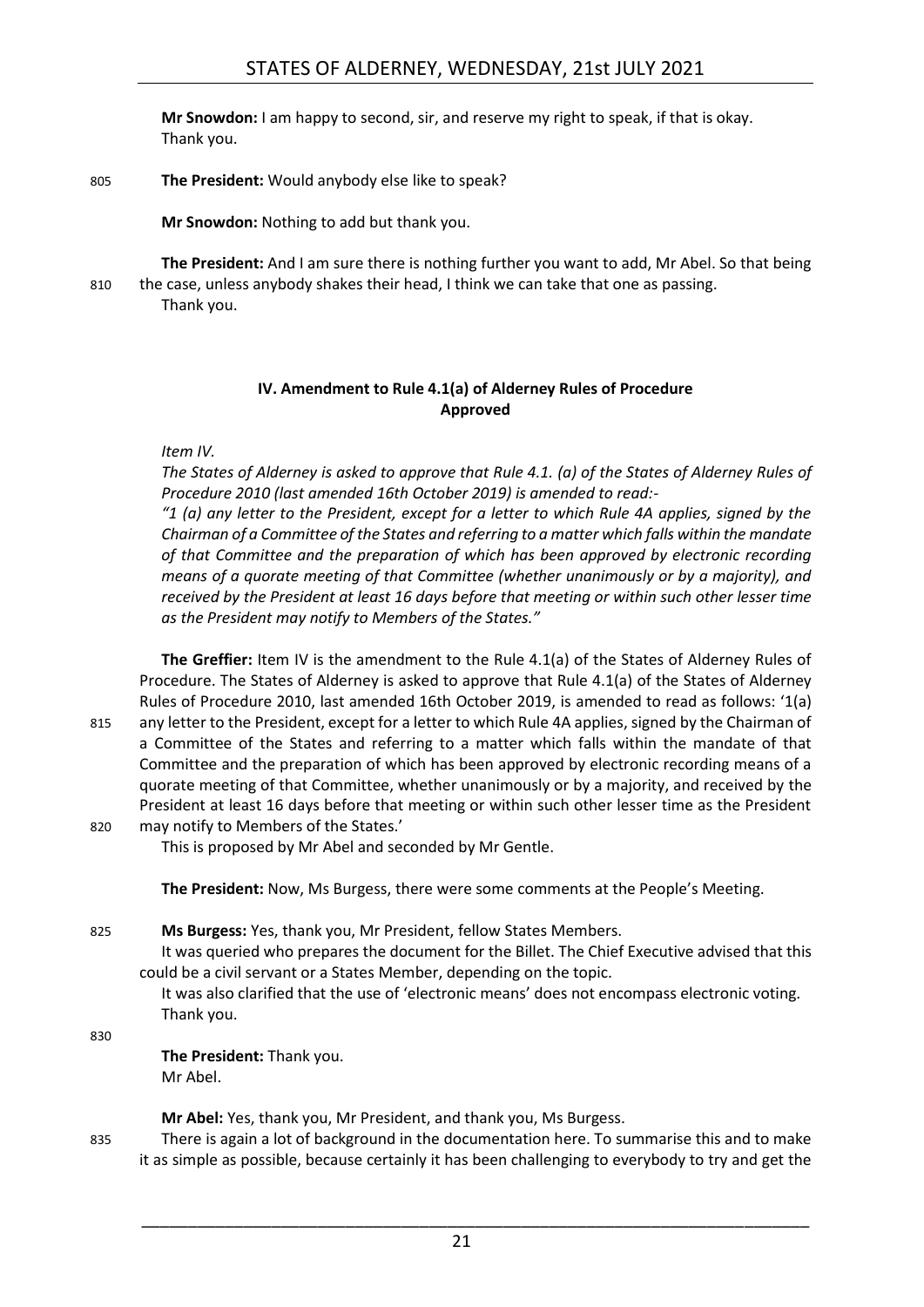words right to make it clear here, this is really to make things a lot more simple in this more modern age.

When we look at the Rules of Procedure it actually requires us, if we have not quite got a dot 840 or a comma in place or miss a sentence out, to put it back down to P&F, P&F have got to look at it and then take it back and through again, and if we continue to proceed with that, as we have in the past, then the wheels of our Government slow down, some may think even more, but generally it does not help to try and facilitate moving forward.

This change really allows further questions to be put by Members against the understanding 845 of what was to be tabled in the Billet and allows that to be done quickly and by means of, in our case, by email means. So it will facilitate the operating of the States in terms of that.

Hence, Mr President, I would like to propose that Members approve the change in Rule 4.1(a) of the States of Alderney Rules of Procedure 2020, which were last amended on 16th October 2019 and it would read as per the brief that the Greffier gave to us at the start of this particular 850 Item, if that is in order, Mr President.

**The President:** Yes, very succinctly put, Mr Abel.

**Mr Abel:** Thank you very much.

855

**The President:** Mr Gentle.

**Mr Gentle:** Sir, colleagues. Mr Abel has stated that this is progress and I fully support and am more than happy to second this Item.

860 Thank you.

#### **The President:** Thank you.

Would anybody like to speak on this Item? I am sure you are done, Mr Abel, so again, Mr Greffier … Oh.

865

**Mr Abel:** Just a little note if I may, Mr President?

**The President:** In these very unusual circumstances I am going to give Mr Abel the floor because there was something that perhaps understandably was missed out of his report and I 870 think it is information for our community to have so, on this occasion, Mr Abel, once again, the floor is yours.

**Mr Abel:** Thank you, Mr President, and thank you, colleagues, for your understanding, hopefully.

- 875 An item that had been raised which I forgot to cover in my report, Mr President, was with regard to the further vaccination programme for our community. It has been revealed that not everybody takes up their invite to have their vaccination, and really what I would like to say to everybody is that if you have that invitation please take it up, please go for your vaccination. Obviously that is your choice for the vaccination but please do not leave a gap that somebody else 880 could have filled.
- 

In terms of that programme there has been discussion with the people organising that programme to see whether it can be advanced a bit and some of the people who may miss out in the period that they are under isolation that their vaccinations can be done as soon as possible and as soon as they are out of that vaccination programme. It is apparent at the moment because

885 of the lower level of take up that would have been required that the vaccination programme will actually have been extended due to people not taking up the vaccination. So the implication of that is probably that the Bailiwick and the Island may not be up to full vaccination potential, if I can use that, Mr President, before the end of August, so that is very disappointing to us all.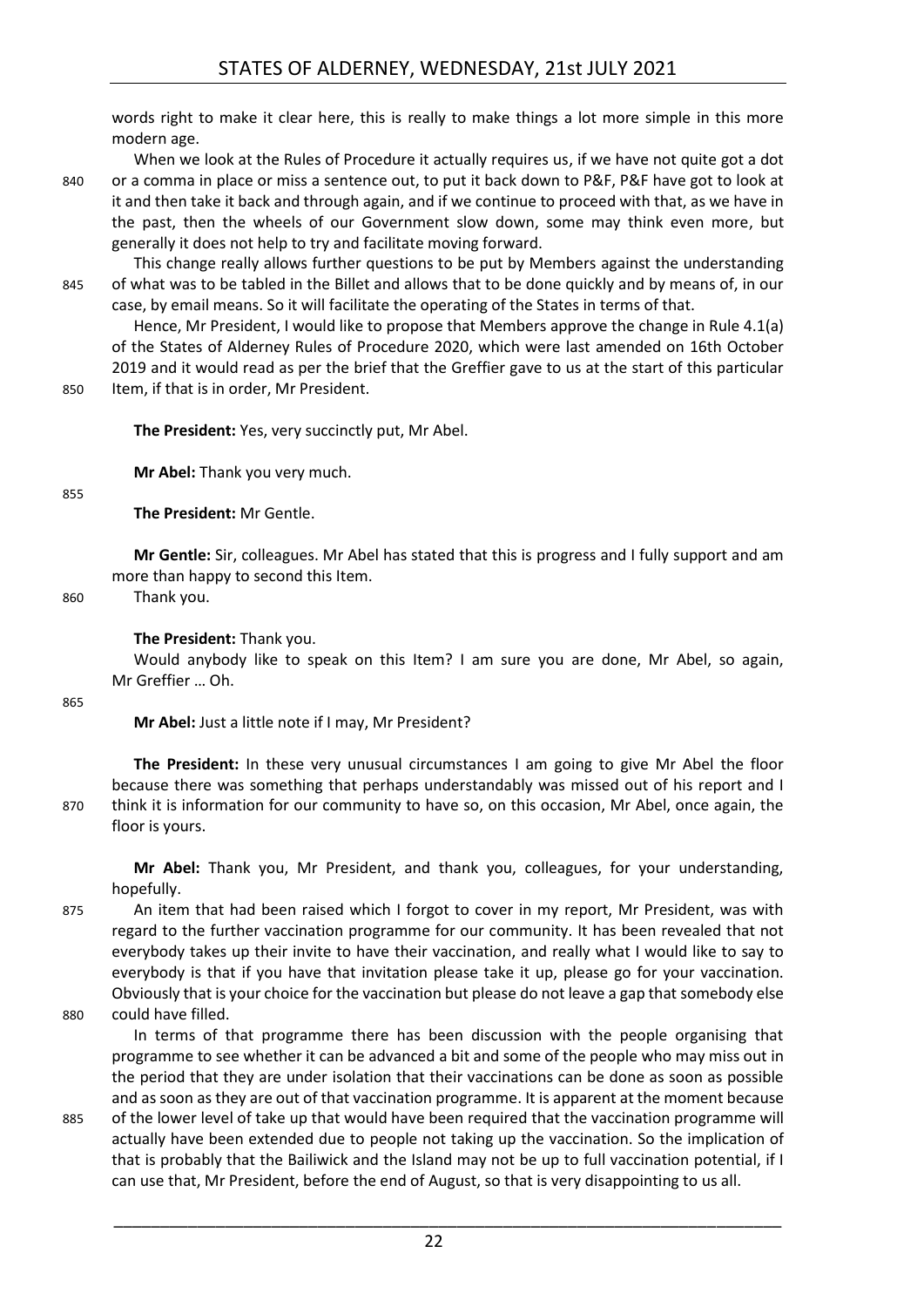# STATES OF ALDERNEY, WEDNESDAY, 21st JULY 2021

So if I could just ask colleagues and also people listening, please encourage people to go and 890 get your vaccination. And if you cannot make it, make sure you go back to the Island Medical Centre or to the Public Health services and tell them that you cannot make it so they can organise for somebody else to take up that spot that you could have occupied.

Thank you, Mr President. I think it is quite important and I appreciate your indulgence.

895 **The President:** Well, in these times, Mr Abel, we will do what is necessary. I think, Mr Greffier, that Proposition passed.

**The Greffier:** Just for completeness, as no one has dissented, I assumed it had passed.

900 **The President:** Thank you.

#### **V. Questions and Reports – One question for verbal reply**

<span id="page-22-0"></span>*Item V.*

*Question from Mr Gentle for the Chairman of the Policy & Finance Committee Chairman, Mr Abel:*

*Is the Chairman in a position to explain why the image showing an exclusion zone around the former burial site on Longis Common with the FAB link going around the site was shown to stakeholders but removed from the IHRA public presentation?*

**The Greffier:** That leaves Item V, Mr President, Questions and Reports. We have a Question, submitted in the appropriate time and the proper manner, from Mr Gentle for Mr Abel.

**Ms Burgess:** I have a comment from the People's Meeting on it.

905

**The President:** The question was?

**Ms Burgess:** There was a comment made on Questions and Reports.

910 **The President:** Thank you, Ms Burgess.

**Ms Burgess:** Sorry to interrupt.

It was noted that no Questions or Reports were submitted at this time but a comment was made in regard to the content of this Billet which was considered to only include non-significant 915 items, which isn't quite … *(Laughter)* The public wanted to see more items of community benefit being discussed. The Convener advised it was anticipated that more items of public interest would be discussed at the next September Meeting.

Thank you.

920 **The President:** Stretching a bit but we will go with it. Now, Mr Gentle, would you like to put your Question?

**Mr Gentle:** Thank you, sir, colleagues.

It is a question for Mr Abel, Chairman of Policy and Finance. Is the Chairman in a position to 925 explain why the image showing an exclusion zone around the former burial site on Longis Common with the FAB link going around the site was shown to stakeholders but removed from the IHRA public presentation?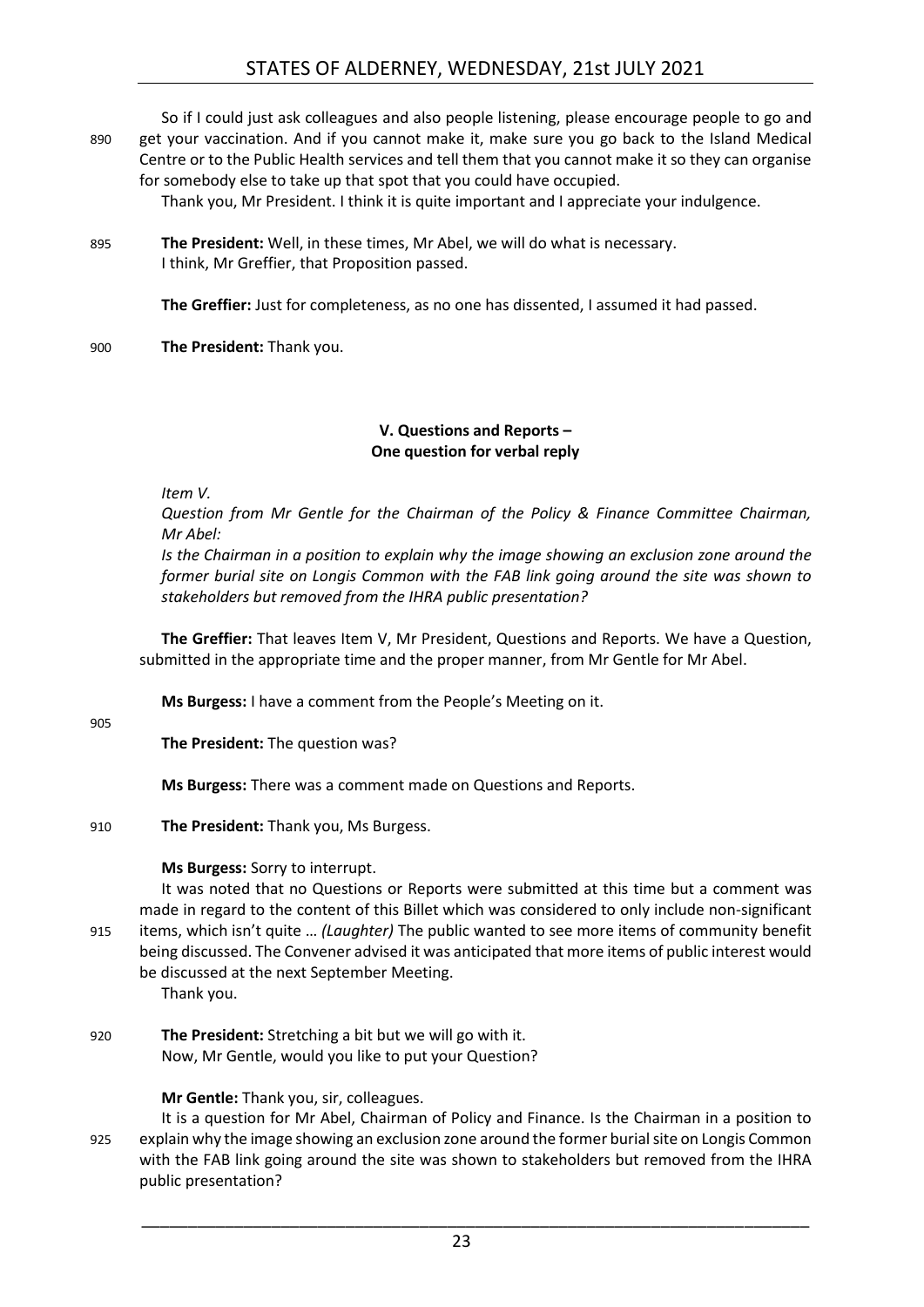Thank you.

#### 930 **The President:** Mr Abel.

**Mr Abel:** Thank you, Mr President, and thank you, Mr Gentle, for raising that question.

Certainly during the meetings that Members had with the International Holocaust Remembrance Alliance (IHRA) representatives, which was Lord Pickles, Sally Sealey from the 935 British Government and Dr Gilly Carr, when that slide was put up on the presentation to ourselves we were a little bit concerned as to why that particular slide, which says FAB link on the bottom, had been put into the presentation. We certainly were a little bit concerned. And, rightly so, Members asked for that slide to be changed and rather to refer to the area as an area of concern, the Island Longis.

940 In terms of whether this is a conspiracy theory that is out there, one could do that. But to me, in terms of the process of our Committee there, in the end that has to be dealt with in the proper manner and come up with the right area that everybody is comfortable with, not to allow FAB link to do anything, not to allow anybody else to come along and dig up the Longis Common. We as a society and a community must be convinced what the correct area is and how we want to 945 demarcate it, Mr Gentle, I think that is the concern of the public. It is not FAB link who tells us

where to put the lines. Thank you.

**The President:** Do you have a question arising from that answer, Mr Gentle?

#### 950

**Mr Gentle:** I will get to the question at the end of this, sir, thank you.

I thank Mr Abel. When this question was posed and found itself placed on the Billet I was totally unaware of the maelstrom that was about to be unleashed last weekend. This *is* a very important topic, despite COVID being around but not quite realising what was coming around the corner, 955 and I think this perhaps counts as an apology. Does the Chairman agree that he possibly wishes

that with his weekend workload he would have preferred this to wait until next week? Thank you.

**Mr Abel:** Mr President, may I answer that?

960

**The President:** Yes, please do.

**Mr Abel:** Thank you.

I think with the current workload I would have been happy for it all to be delayed until next 965 week, Mr Gentle, and thank you for that.

But no, I do agree with you, this is quite important. Hopefully by the time you get back – well maybe not hopefully by the time you get back – there should be another email with a note with regard to the discussions we had with the IHRA, I am trying to think, just over a week ago, because that is something that is in the agenda for P&F's meeting and I have put a small note together, in

- 970 amongst sleeping, because I think it is important to us and the community and it is extremely sensitive so that proposal has been put there. It is brief, for once, but I think it does cover the areas that we need to consider and how we take this whole Holocaust scenario and conspiracy theory that everybody got, how we deal with it, how we take it forward and how it is managed on behalf of the community, because it is something that has gone round and round for many years, 975 as all of us know.
- 

There is a process that has been tabled, which I think we can take up and manage and come up with the answers that we need so that we have a view where nobody else can up with their own opinion and cause havoc as we have had in the past with various experts declaring how many people are buried in mass graves, where the areas are, what we have to be concerned about. We,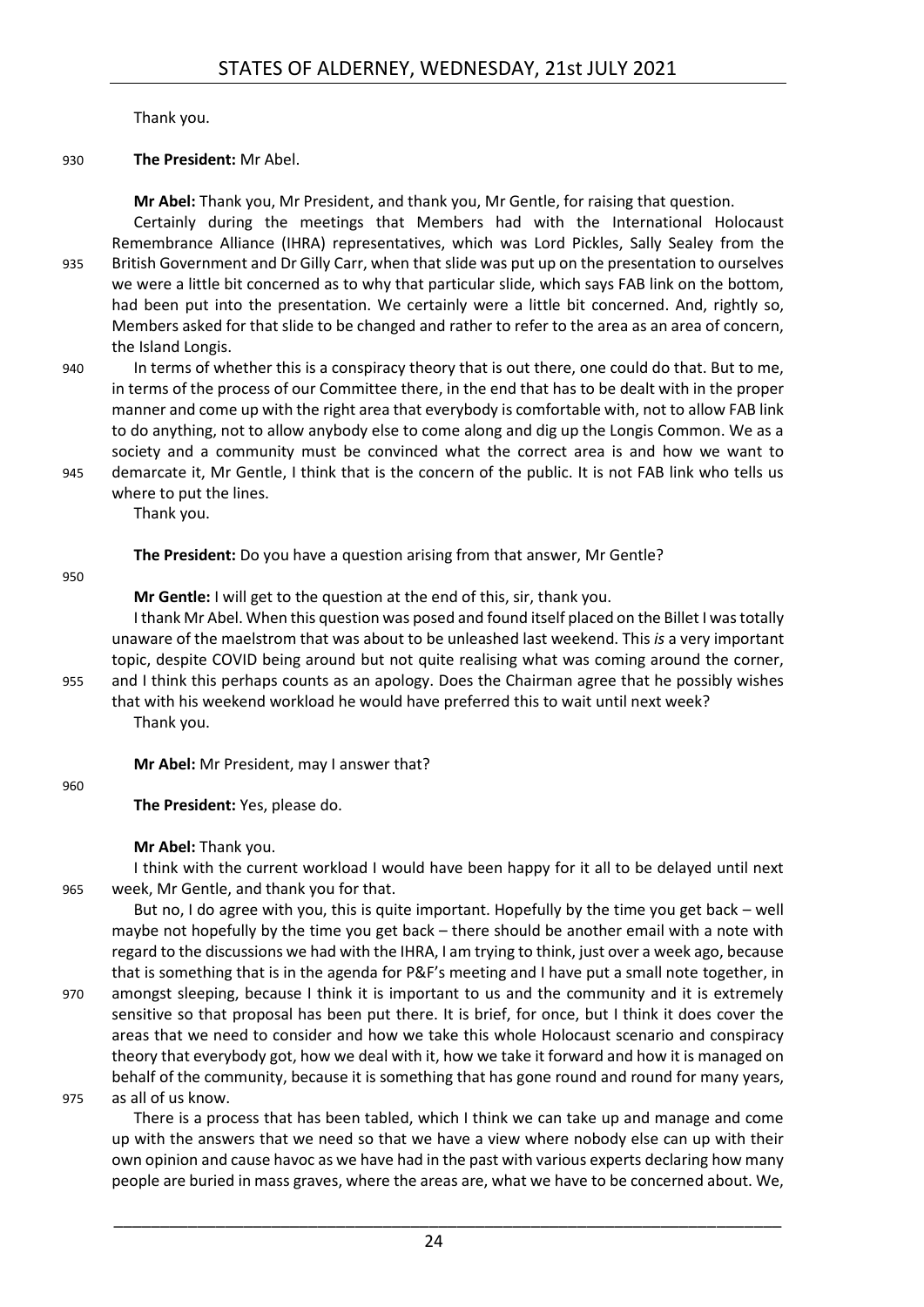- 980 the Island, need to take hold of this, come up with the right answers, have the right independent advisory people in place and deal with the matter.
	- So yes, I appreciate your question and your kindness in thinking about the workload. But to me it is something that has to go ahead as well.

Thank you, Mr President.

985

**The President:** Does anybody else have … Mr Snowdon.

**Mr Snowdon:** Thank you very much, Mr President, thank you for that, Mr Abel.

Really the clarification was basically before anything is decided at P&F whether the public 990 engagement and consultation with stakeholders, obviously which is very important, and also regarding the mystery image, can we now put that into the public for openness and transparency? I think that would be the best thing.

Thank you.

995 **The President:** Would you like to respond to that?

# **Mr Abel:** Yes, thank you.

I think it would be the case and I think when we get the slides – I am not so sure we got that presentation; and I am looking towards the Chief Executive at the moment – those slides as they 1000 were can be published, there is nothing in there, in my opinion, that the public does not need to know about, there is nothing confidential at all. And again, the important thing is that the whole process … because it involves the community, there will be extensive consultation around the process, but again I would like to see us a bit more engaged in the process and not see that the thrust has been Dr Gilly Carr handling the process on our behalf.

1005

**Mr Snowdon:** Just a point of order, I am really sorry to do it. (**Mr Abel:** Please.) Just for clarification of the image that was taken away that it would be in the public domain?

**The President:** That is not a point of order, Mr Snowdon.

1010

# **Mr Snowdon:** I thought it was.

**Mr Abel:** I think the image there, the only place we have it is in the slide presentation. And to me, you can put that in the domain and we can put it on the website if needed. (**Mr Snowdon:** 1015 Thank you.) Okay, thank you.

**The President:** Ms Burgess.

**Ms Burgess:** Thank you, Mr President, fellow States Members.

1020 Can I just ask Mr Abel a question? Having been at the presentation when the slide was pointed out to be an odd addition because of the reference at the bottom, Dr Carr actually explained it by saying that they were needing the image of Longis and it was just almost a case of laziness. They picked one that had the topic on and she herself said it was an oversight and hence the reason why she was happy to take it off and change it. I just want you to ... Is that the same recollection 1025 as I have had of that?

**The President:** Mr Abel.

**Mr Abel:** Mr President, yes, that is definitely the case. And again, it will be, I think, as Mr 1030 Snowdon pointed out, if the slides that we have are the same slides that we had in the evening presentation then that is different to the slides we saw ourselves during the day, so I think that is